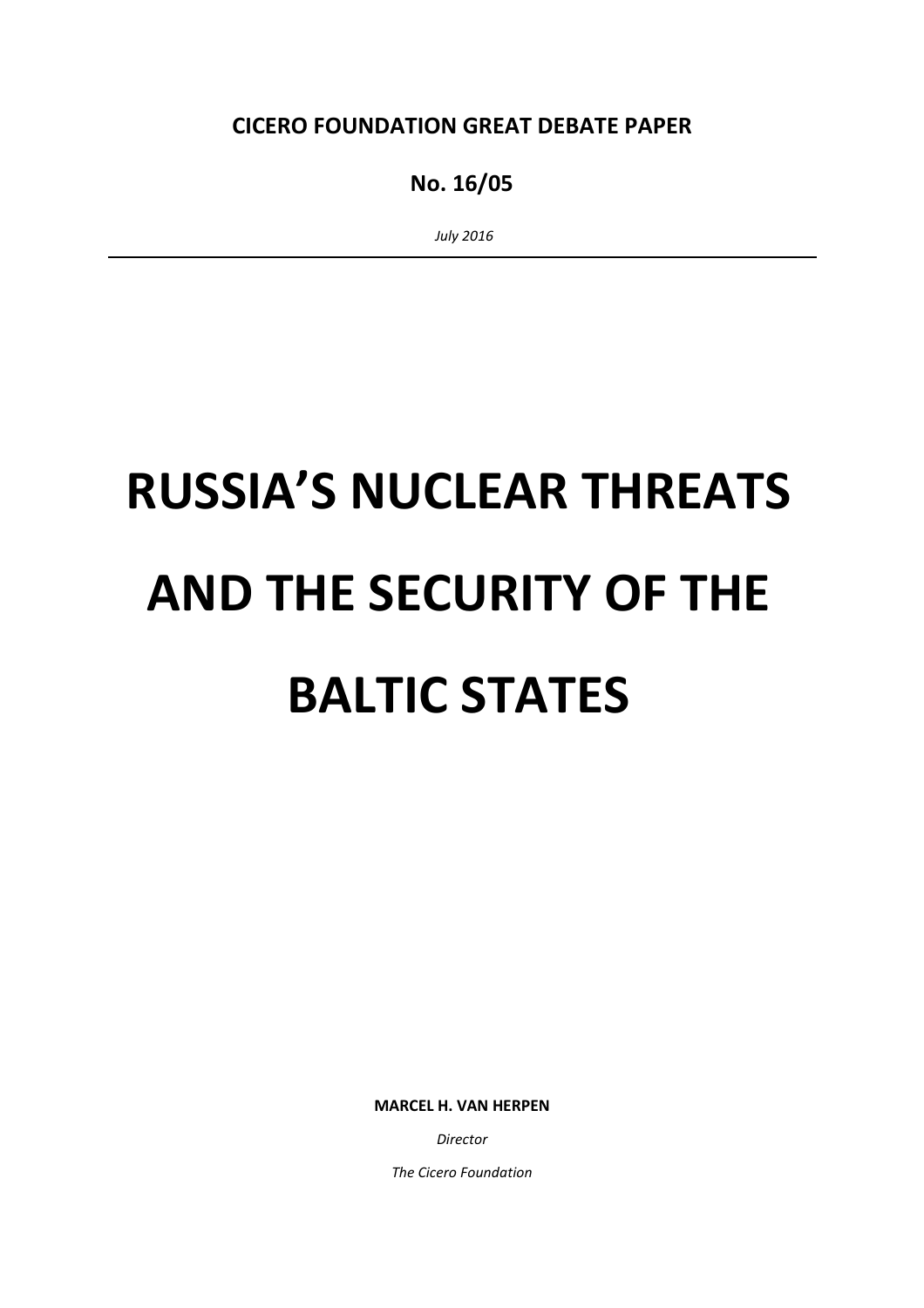Cicero Foundation Great Debate Paper No. 16/05

ISBN/EAN: 978-90-75759-15-0

© Marcel H. Van Herpen, 2016

All rights reserved

The Cicero Foundation is an independent pro-Atlantic and pro-EU think tank.

#### www.cicerofoundation.org

The views expressed in Cicero Foundation Great Debate Papers do not necessarily express the opinion of the Cicero Foundation, but they are considered interesting and thought-provoking enough to be published. Permission to make digital or hard copies of any information contained in these web publications is granted for personal use, without fee and without formal request. Full citation and copyright notice must appear on the first page. Copies may not be made or distributed for profit or commercial advantage.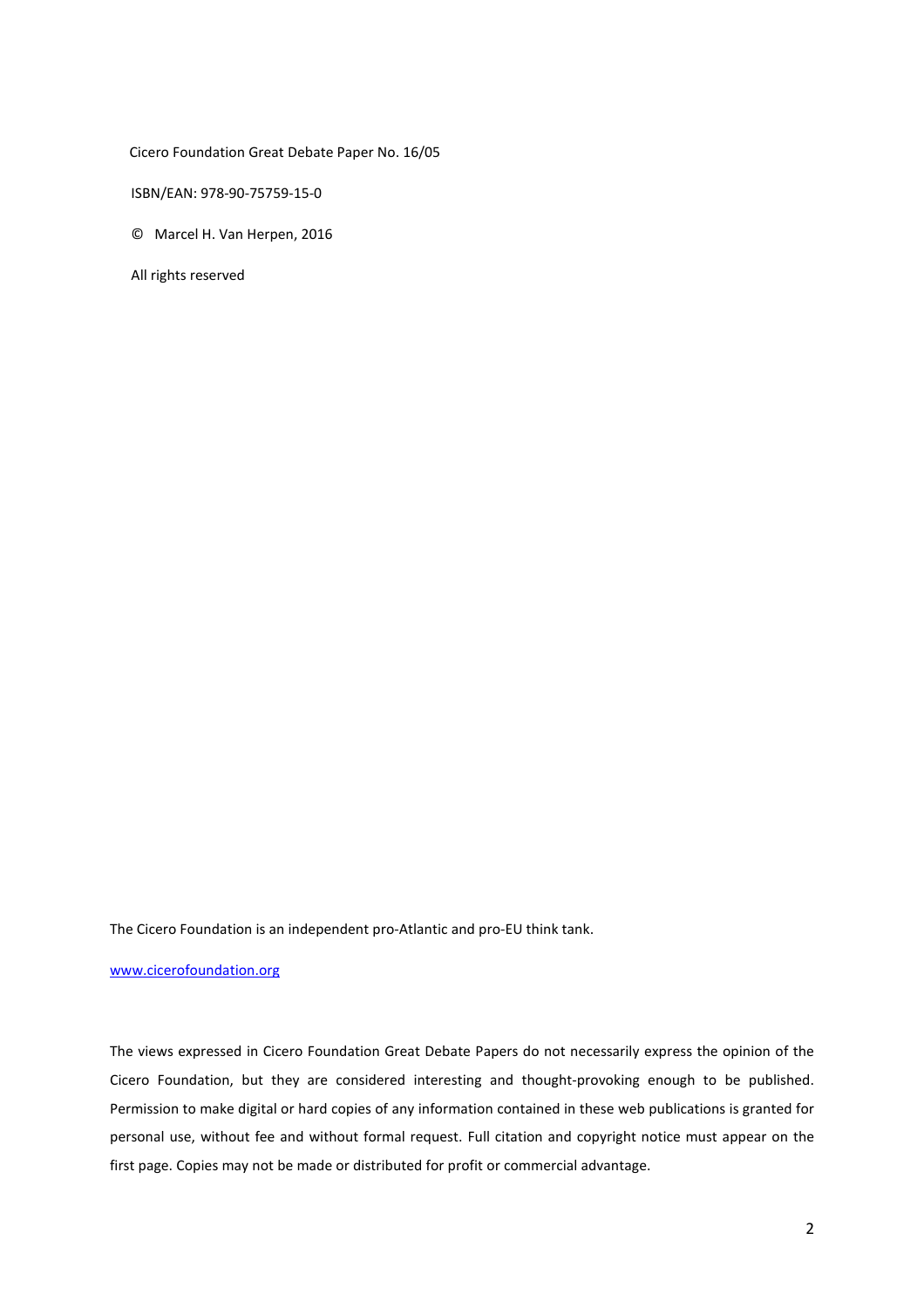# **CONTENTS**

| Abstract                                                     | 4              |
|--------------------------------------------------------------|----------------|
| Why is Russia making Nuclear Threats?                        | 6              |
| The Role of Tactical Nuclear Weapons in the Russian Strategy | $\overline{7}$ |
| An Immediate Threat to the Baltic States?                    | 10             |
| Are Dmitri Trenin's Reassurances Credible?                   | 11             |
| Patrushev Threatening to Invade the Baltic Countries?        | 12             |
| Creating a 'Casus Belli'?                                    | 14             |
| <b>Notes</b>                                                 | 16             |
| About the Author                                             | 23             |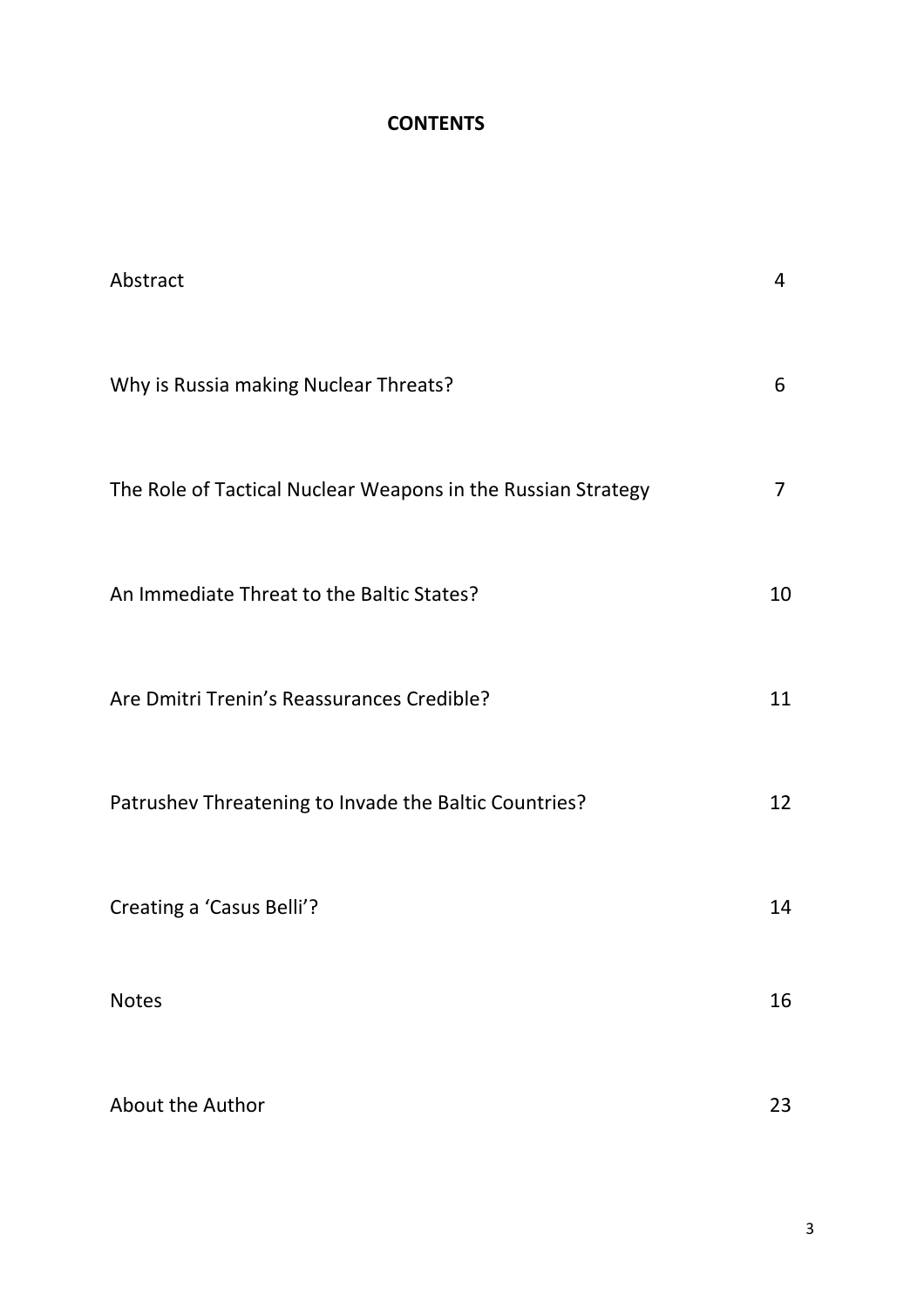# RUSSIA'S NUCLEAR THREATS AND THE SECURITY OF THE BALTIC STATES

Marcel H. Van Herpen

#### **ABSTRACT**

In this paper the author analyzes the Kremlin's nuclear saber-rattling. Is it only scaremongering or should these threats be taken seriously? He stresses the fact that since 1999 tactical nuclear weapons have acquired an established place in the Russian military strategy, to be used as so-called "de-escalation" weapons. This strategy makes the use or threat of use in a conflict more likely. Tactical nuclear attacks were simulated during the different Zapad exercises. Despite reassurances from Russian experts, such as Dmitri Trenin, that the Baltic states are safe, the author argues that Russian aggression against the Baltic states, ultimately backed by nuclear blackmail, can by no means be dismissed, and that NATO should upgrade its defenses.

\*\*\*\*\*\*\*\*\*\*

After Russia's annexation of the Crimea and the start of its 'hybrid war' in Ukraine, it has become routine to speak about a new 'Cold War'. The harsh international climate, characterized by a new East-West standoff, evokes, indeed, reminiscences of the late Brezhnev years, when the Soviet Union invaded Afghanistan and deployed SS-20 missiles which could reach any place in Western Europe. However, today's situation presents important differences, also, with the Cold War. During the Cold War the nuclear arms race was seldom accompanied by verbal threats. Verbal scaremongering was not deemed necessary: the nuclear buildup was supposed to speak for itself. Things are different today.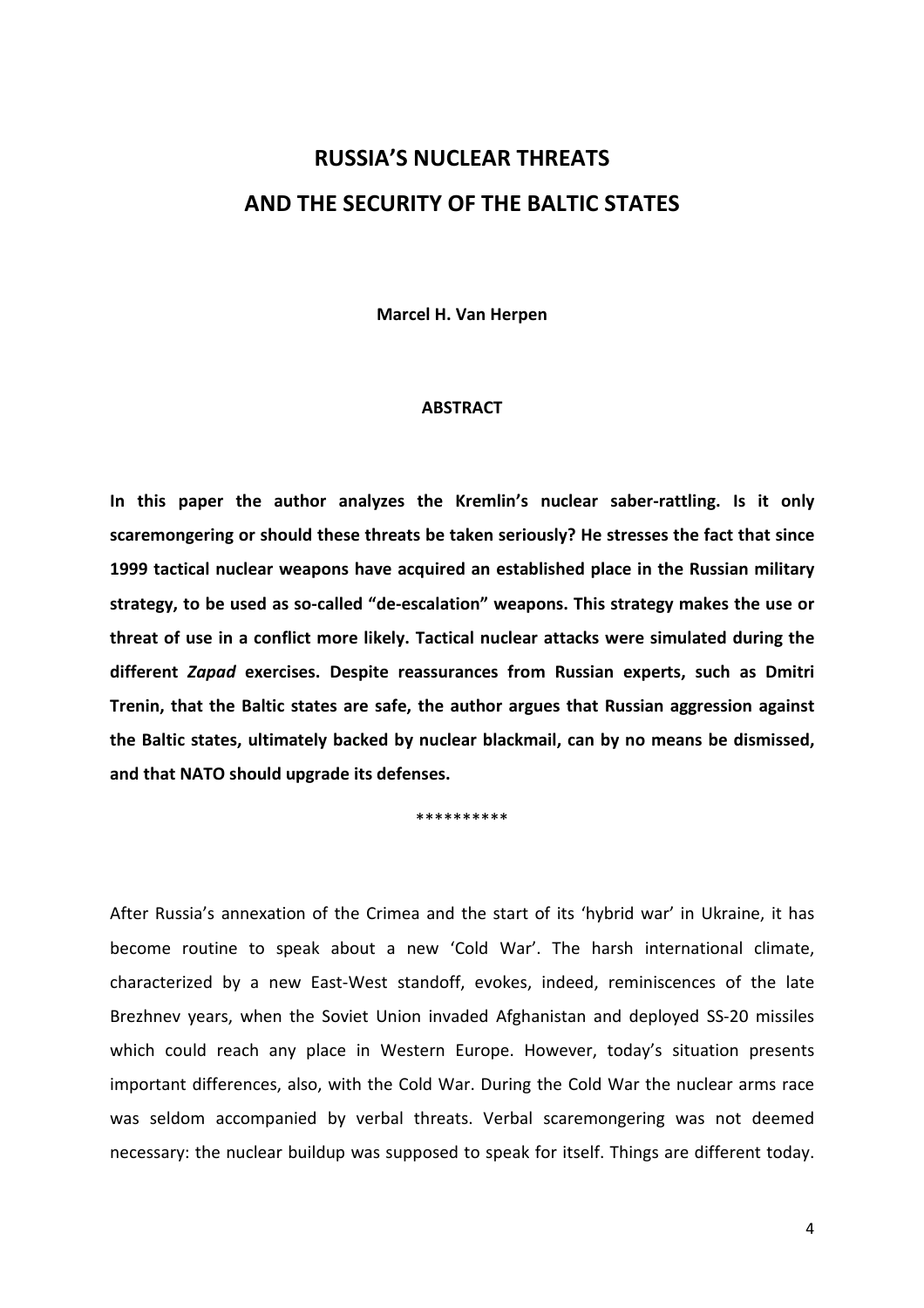Time and again the Russian leadership is reminding the West that it has the capability to destroy its cities and industrial centers. In 2007 General Alexander Vladimirov was already talking about "the inevitability of war between Russia and the United States within 10 to 15 years."(1) Four years later, in 2011, General Nikolay Makarov, Chief of the Russian General Staff, said that he couldn't "rule out that … local and regional armed conflicts could grow into a large-scale war, possibly even with nuclear weapons."(2) What in 2011 was still being presented as a possibility, became in March 2014, during the occupation and annexation of the Crimea, an openly expressed threat. The Kremlin warned that any attempt by Western powers to intervene militarily would be answered with nuclear strikes.(3) On March 16, 2014, the day a "referendum" on the annexation was organized in the Crimea, Dmitry Kiselyov, a popular television presenter who is backed by the Kremlin, said that "Russia is the only country in the world what is realistically capable of turning the United States into radioactive ash."(4) The message could not have been blunter. A few months later, on August 14, 2014, Putin told the assembled factions of the State Duma that he soon planned to "surprise the West with our new developments in offensive nuclear weapons about which we do not talk yet."(5) Two weeks later, at a Nashi youth forum, he reminded the world that "Russia is one of the most powerful nuclear nations. This is a reality, not just words."(6) In March 2016 Igor Ivanov, Russia's Foreign Minister from 1998 to 2004, repeated the same mantra, warning that "the risk of confrontation with the use of nuclear weapons in Europe is higher than in the 1980s."(7)

 These Russian attempts to stir up a nuclear war psychosis seemed to be starting to work, when, on the same day that Ivanov made his remarks, the British tabloid Express published an article titled "European NUCLEAR WAR IMMINENT as Russia relations break down" (capital letters in original).(8) The article was accompanied by a picture of Vladimir Putin against the background of a nuclear explosion. Two weeks earlier, Bild, a German tabloid, writing about a Russian strategic nuclear maneuver in the Arctic, had already run the headline: "Russia rehearses for nuclear war."(9) In the spring of 2016 General Sir Richard Shirreff, NATO's Deputy SACEUR between 2011 to 2014, joined the doomsday chorus, publishing a book titled 2017: War With Russia: An Urgent Warning from Senior Military Command. (10) It is clear that by its threats and verbal saber-rattling the Kremlin wants to create a war psychosis – not only in the West, but also in Russia.(11) One can no longer rule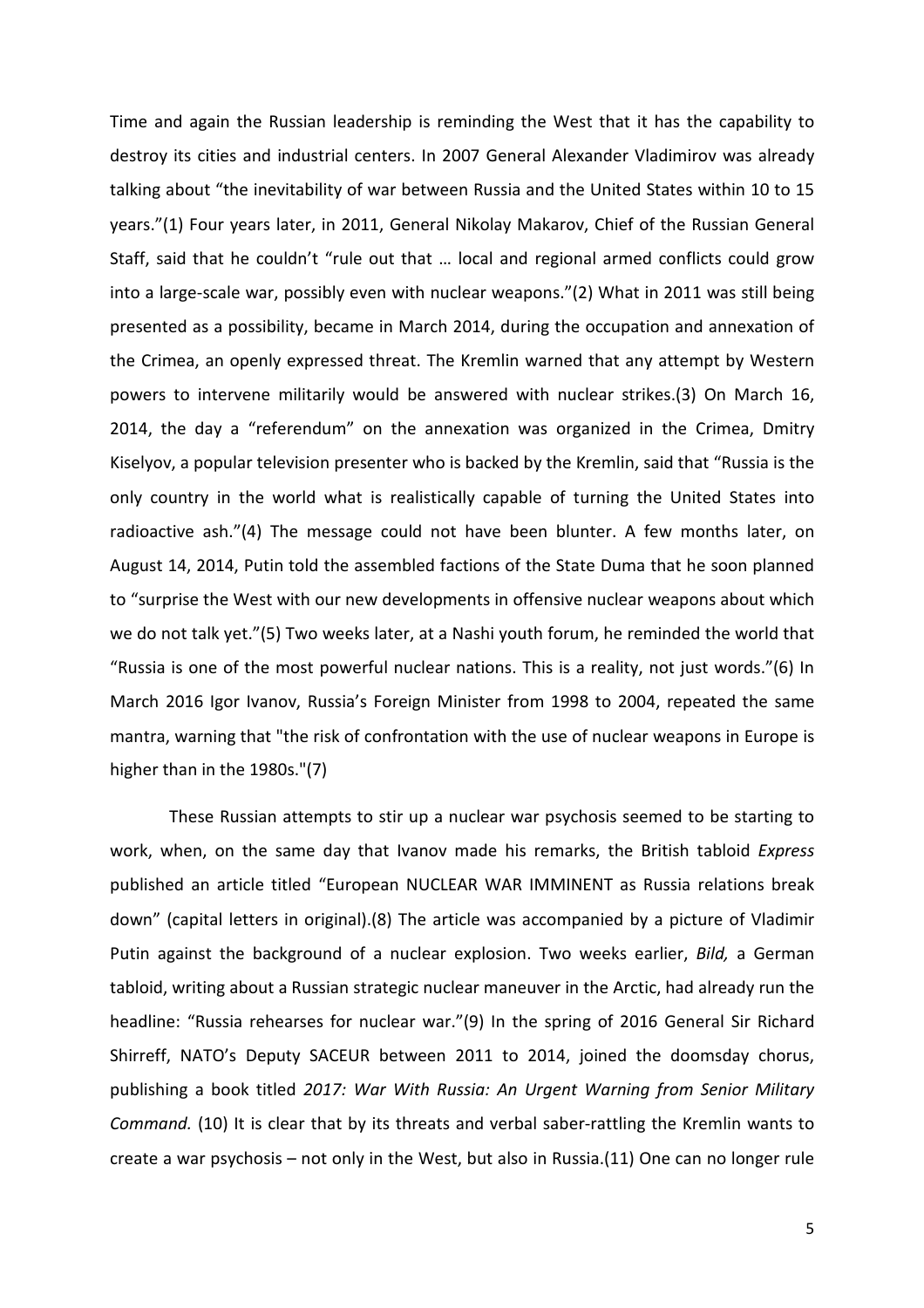out a deliberate use of one or several tactical nuclear weapons being considered by the Kremlin as a means to support its revisionist objectives. The Economist warned: "The new nuclear age is built on shakier foundations [than the Cold War stand-off]. Although there are fewer nuclear weapons than at the height of the cold war … the possibility of some of them being used is higher and growing."(12) This warning has to be taken seriously.

#### WHY IS RUSSIA MAKING NUCLEAR THREATS?

There are two possible reactions to the Kremlin's threats: the first is to belittle them, the second is to take them at face value. An example of the first are remarks made by US President Barack Obama, who – nine days after the "referendum" in the Crimea and its subsequent annexation – said that Russia was "a regional power that is threatening some of its immediate neighbors – not out of strength, but out of weakness," adding, "to be much more concerned when it comes to our security with the prospect of a nuclear weapon going off in Manhattan."(13) However, the president forgot that a 'regional power' which has the ability to destroy the United States, should be the focus of special attention by the world's superpower, and particularly so when this 'regional power' is conducting a revisionist, aggressive foreign policy vis-à-vis its neighboring states. It is, therefore, more prudent to take the Russian threats seriously and to analyze how these threats are ultimately supported by military doctrines, capabilities, planning, maneuvers, and exercises.

The first thing which must be made clear is that Russia does not intend, nor does it threaten to launch a strategic nuclear strike against the United States. The strategy of mutual assured destruction (MAD), inherited from the Cold War period, is still valid today. The nuclear powers (not only Russia and the United States) possess a submarine-based second-strike capability, which allows them to strike back even in the ultimate scenario of their homeland having been devastated by a first strike by the enemy. It is, in particular, on the nonstrategic, "tactical" nuclear weapons, that we should focus our attention. Even before he became president, Vladimir Putin played a crucial role in Russia's new emphasis on these weapons in the Russian military strategy.(14) In March 1999, Putin, then director of the FSB, was appointed by Yeltsin to Secretary of the Security Council of the Russian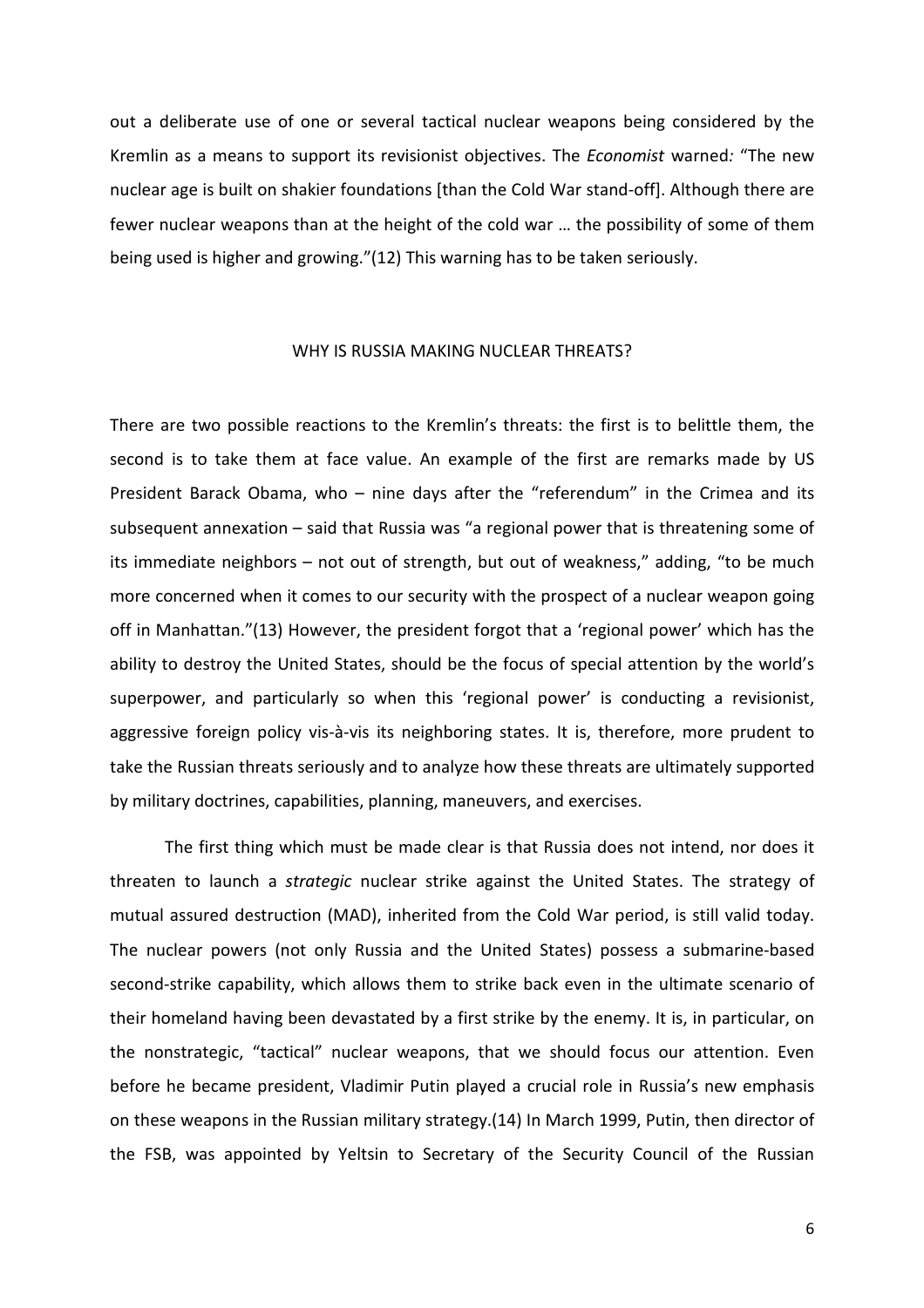Federation. On April 29, 1999, he attended the Council for the first time. The NATO intervention in Kosovo had begun one month earlier. This high-tech intervention with precision-guided missiles had a shock effect on the Kremlin. The Russian leadership was afraid that, confronted with the conventional weaponry superiority of the West and in particular of the United States, it could no longer defend its territory against a conventional attack. The closed meeting of the Security Council was convened to discuss the new strategic situation. The meeting lasted only one hour and a half and was so secret that even the chiefs of the Air Force, the Navy, and the Strategic Rocket Forces (the latter in charge of the Russian strategic arsenal) were not invited. After the meeting Putin said that the Council had adopted three documents: one on nuclear weapons research, one on a concept for the use of nuclear weapons, and a third document that was, according to Putin, "so secret that even its title could not be disclosed."(15) This led to all kinds of speculation. According to the Russian defense expert Pavel Felgenhauer, who is usually well informed, the Council had taken the decision to counter the new Western superiority in high-tech conventional precision-guided weapons by developing a new generation of tactical nuclear weapons. He wrote that the Council had taken the decision to produce a new low-yield nuclear warhead. The yield was estimated to be between twenty-five and one hundred metric tons of TNT, which would give it a force of between 1/150 and 1/600 of the bomb of Hiroshima, which was about 15 kilotons.(16) According to Felgenhauer the number of these new weapons might reach up to 10,000. It is clear that this new emphasis on low-yield tactical nuclear weapons, to be used on the battlefield, would trivialize these weapons and make their use in an early phase of a conventional conflict more probable.(17)

#### THE ROLE OF TACTICAL NUCLEAR WEAPONS IN THE RUSSIAN STRATEGY

Felgenhauer's assessment seemed to be confirmed two months later, when, in June 1999, a large military maneuver was organized with the code name Zapad (West), in which a Western attack on the Kaliningrad oblast, the small Russian enclave between Poland and Lithuania, was simulated. During this simulation the enclave could only be held for three days. In order to avoid defeat, Russian troops deployed tactical nuclear weapons to "de-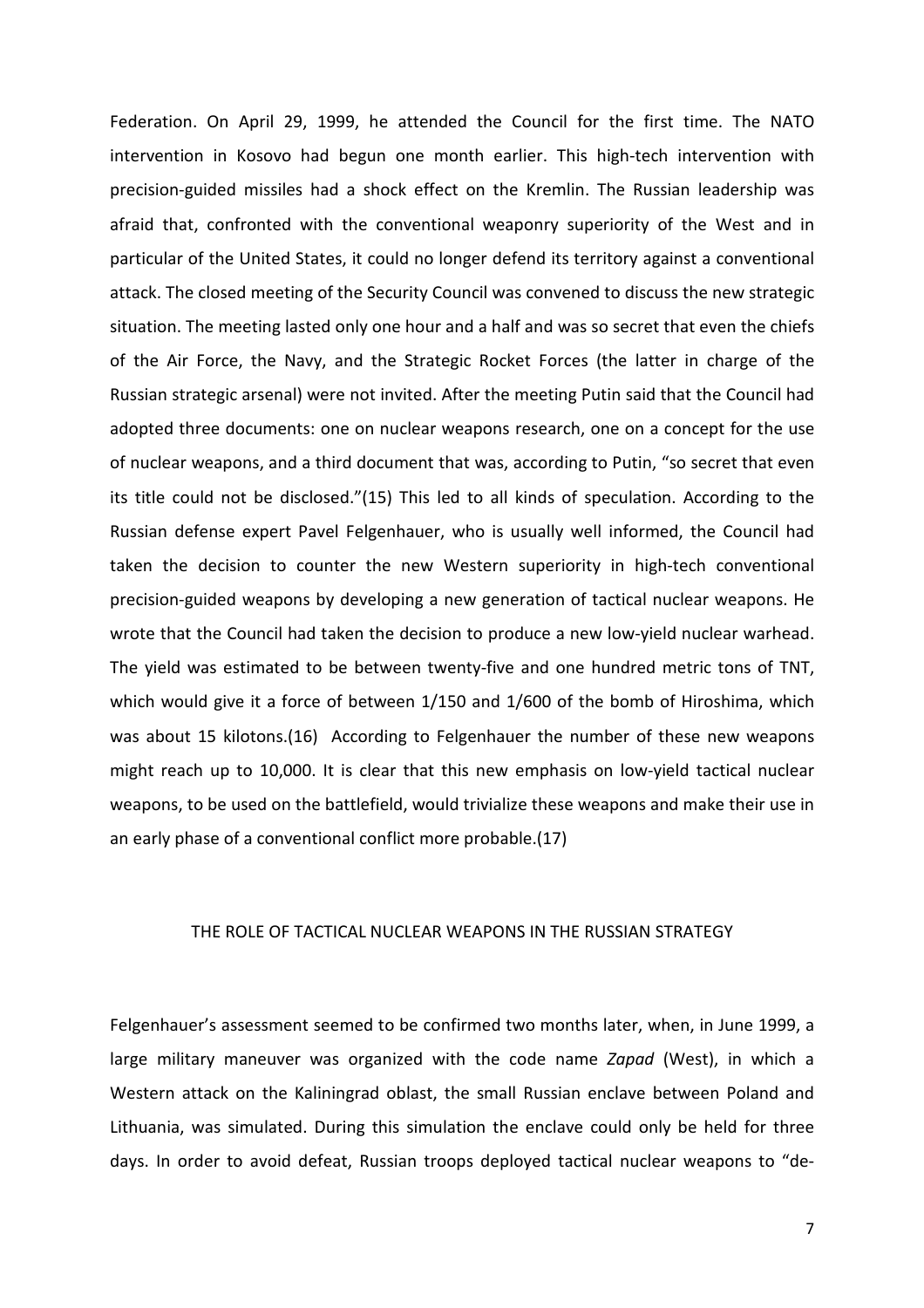escalate" the conflict. ("De-escalation" is, in fact, Orwellian Newspeak for escalation. The underlying assumption is that the Russian threat to launch a nuclear weapon - or its actual launch – will force the adversary to suspend the hostilities. The possibility that the adversary might, in turn, escalate the conflict is not envisaged). The simulated use of nuclear weapons during the Zapad 1999 exercise included two TU-95 ("Bear") and two TU-160 ("Blackjack") heavy bombers, launching nuclear air-launched cruise missiles (ALCMs) against Poland and the United States.(18) The Zapad maneuver was a clear sign of the implementation of a new strategy. And if any doubts might have remained, these disappeared when, on January 14, 2000, the new National Security Concept was published. What immediately strikes the eye is the difference with the preceding Security Concept, dating from 1997. In the 1997 version the use of nuclear weapons was restricted to cases in which there was a threat "to the very existence of the Russian Federation as an independent sovereign state." In the new version Russia reserved for itself the right to use nuclear weapons "in case it needs to repel an armed aggression." In the first case the use of nuclear weapons was only reserved for extreme situations of national survival, in the second case they could also be used in small wars at Russia's frontiers.

 In September 2009, one year after the war with Georgia, Russia organized a new Zapad exercise, entitled Zapad 2009, in which the armies of both the Russian Federation and Belarus participated. Officially 12,600 troops were involved (remaining under the 13,000 limit, defined by the OSCE, which gives other OSCE countries the right to send observers). The maneuver coincided partially with another exercise in the nearby Leningrad Military District, called Ladoga 2009, in which 7,000 troops participated. Taken together, at least 20,000 troops were involved. According to Western estimates, the total number of troops might even have exceeded 30,000.(19) These maneuvers were very intimidating for the three Baltic states, Finland, and Poland. What was also new was the participation of three of the four Russian fleets. Naval infantry forces of the Baltic Sea Fleet, the Black Sea Fleet, and the Northern Fleet, participated in amphibious landing operations on a simulated "Polish" beach in the Kaliningrad enclave. The Russian fleets may also have been equipped with tactical nuclear weapons. In March 2009 Russian Vice Admiral Oleg Burtsev, deputy head of the Navy General Staff, had already told the news agency RIA Novosti, that "Probably, tactical nuclear weapons [on submarines] will play a key role in the future," adding, "There is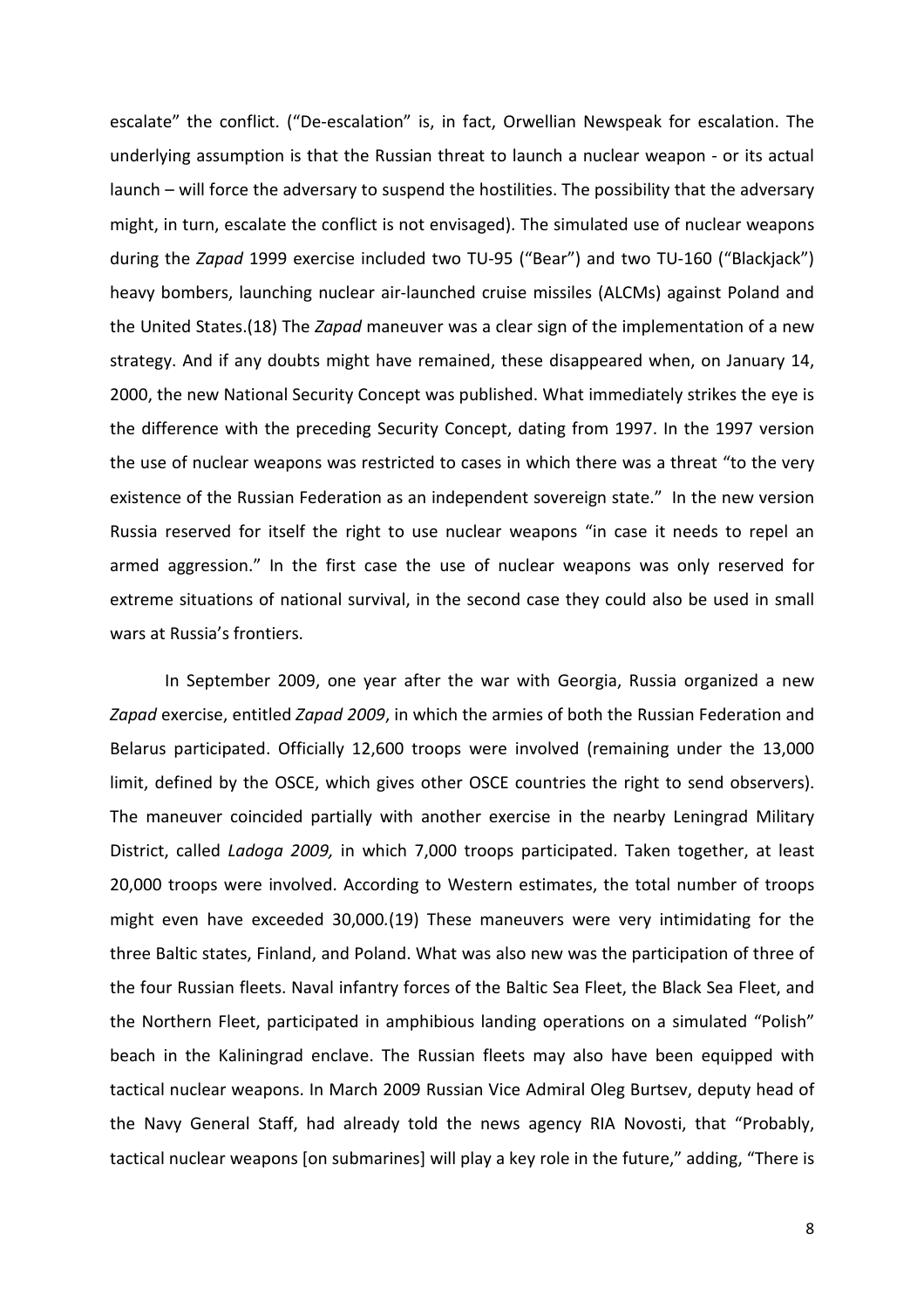no longer any need to equip missiles with powerful nuclear warheads. We can install lowyield warheads on existing cruise missiles…"(20) These long-range cruise missiles, launched from attack submarines were intended to attack both aircraft carrier strike groups and coastal targets.(21) Extremely disconcerting was the fact that - as in the Zapad 1999 maneuver - Zapad 2009 was also terminated by a simulated tactical nuclear attack on Poland,(22) which led to an outcry in Warsaw. The Polish Minister of Foreign Affairs, Radosław Sikorski, wrote letters to the Secretary General of NATO and to President Obama, asking the latter to station American troops on Polish soil. According to Anna Dunin, a security expert, the Ladoga 2009 maneuver resembled "the Red Army's preparation for the invasion of Latvia, Lithuania and Estonia, and an attack at Finland in 1939."(23) The Estonian defense analyst Kaarel Kaas also expressed his concern. "The scope of the exercises," he wrote, "the weaponry used, the troops involved and the scenario rehearsed all indicate unequivocally that Russia is actually rehearsing a full-scale strategic military operation against a conventional opponent. A look at the map makes it clear that there are no other conventional forces in the region than those of NATO member states."(24)

As was the case with the Zapad 1999 maneuver, Zapad 2009 was used to test a new military doctrine. In an interview to Izvestia, Nikolay Patrushev, the Secretary of the Security Council (and a former director of the FSB), stated that the old doctrine of 2000 was "a document of a period that has gone."(25) The new doctrine would offer new possibilities to deploy tactical nuclear weapons. "In critical situations for the national security," he said, "one should also not exclude a preventive nuclear strike against the aggressor."(26) Patrushev, mentioning a preventive nuclear strike as a new tool in the Russian arsenal, was distancing himself still further from the old deterrence strategy, not excluding that tactical nuclear weapons could be used against non-nuclear countries that are signatories of the Nonproliferation Treaty.

In September 2013 a new Zapad exercise was organized on the territory of the Russian Federation and Belarus. Although officially no more than 10,000 troops would have been deployed, Western estimates came closer to 70,000.(27) This time there were no simulated nuclear strikes. According to Stephen Blank, "The absence of a nuclear element in Zapad 2013 may reflect concern over the unfavorable publicity generated by the reports of a

9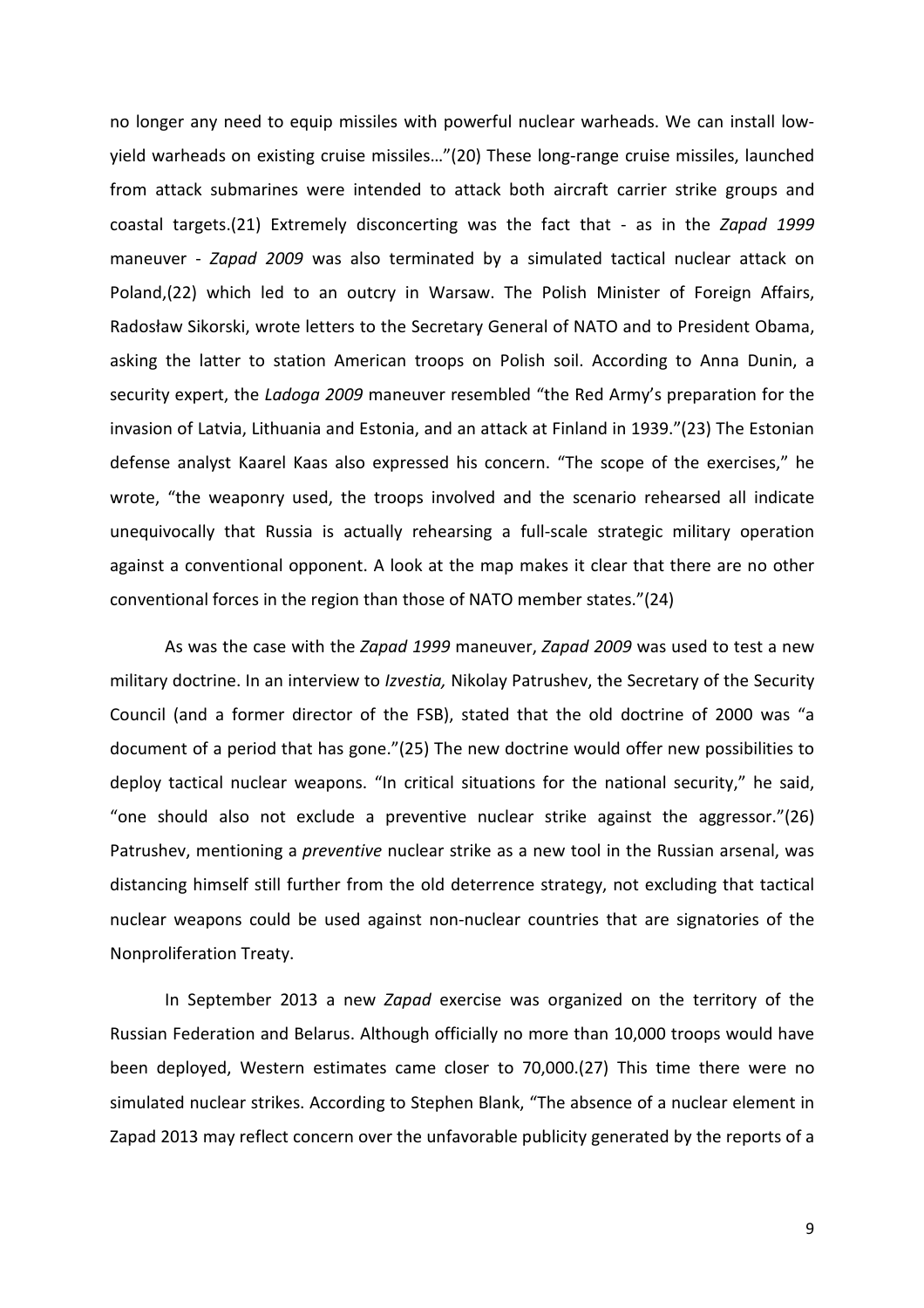simulated nuclear strike on Warsaw in Zapad 2009."(28) However, these tactical considerations did not mean that Russia had changed its nuclear strategy.

#### AN IMMEDIATE THREAT TO THE BALTIC STATES?

The new role, assigned to tactical nuclear weapons in the Russian strategy, is a matter of great concern, in particular for the three Baltic states, of which two: Estonia and Latvia, have significant Russian minorities. A lot has been written on the possibility of a "hybrid" scenario for these countries: the infiltration of "little green men" in the Russian-speaking provinces adjacent to the Russian frontier.(29) However, such a scenario, which was adapted to the situation in Ukraine, is not very probable in the Baltic region. There are three reasons for this. The first is that a prolonged low-intensity war, fought by proxies and Russian special forces (without insignia), does not really pay off. It would only lead to enhanced Western sanctions and the intervention of a joint Western NATO force. A war in the Baltics would for the Kremlin be rather an "all or nothing" gamble. Its objectives would be to end the separation of the exclave of Kaliningrad from mainland Russia, to conquer the Baltic sea ports of Riga and Tallinn, to "bring back" the ethnic Russian population of the Baltic states into their "homeland" Russia, and – last, but not least - to roll back NATO. The Kremlin knows that the strategic situation in the Baltic region is disadvantageous for NATO. In a series of wargames, conducted by RAND, a US defense research agency, between the summer of 2014 and the spring of 2015, the outcome of a simulated Russian invasion of the Baltic states was that NATO could not successfully defend the territory. The longest it has taken Russian forces to reach the outskirts of Tallinn and Riga was 60 hours.(30) The dire strategic situation is reinforced still more by the relative isolation of this region. The only connection between Poland and Lithuania is the "Suwalki Gap", a 64-mile wide landstrip in north-eastern Poland. North of this "gap" is Kaliningrad, south of it is Belarus. This gap could easily be cut off by Russia. Some have compared it with the "Fulda Gap" in Cold War Germany, which, at that time, was also considered a vulnerable spot in the allied defense. General Ben Hodges, commander US Army Europe, has warned that in the exclave of Kaliningrad there is a "significant amount of capability," including anti-ship weapons, air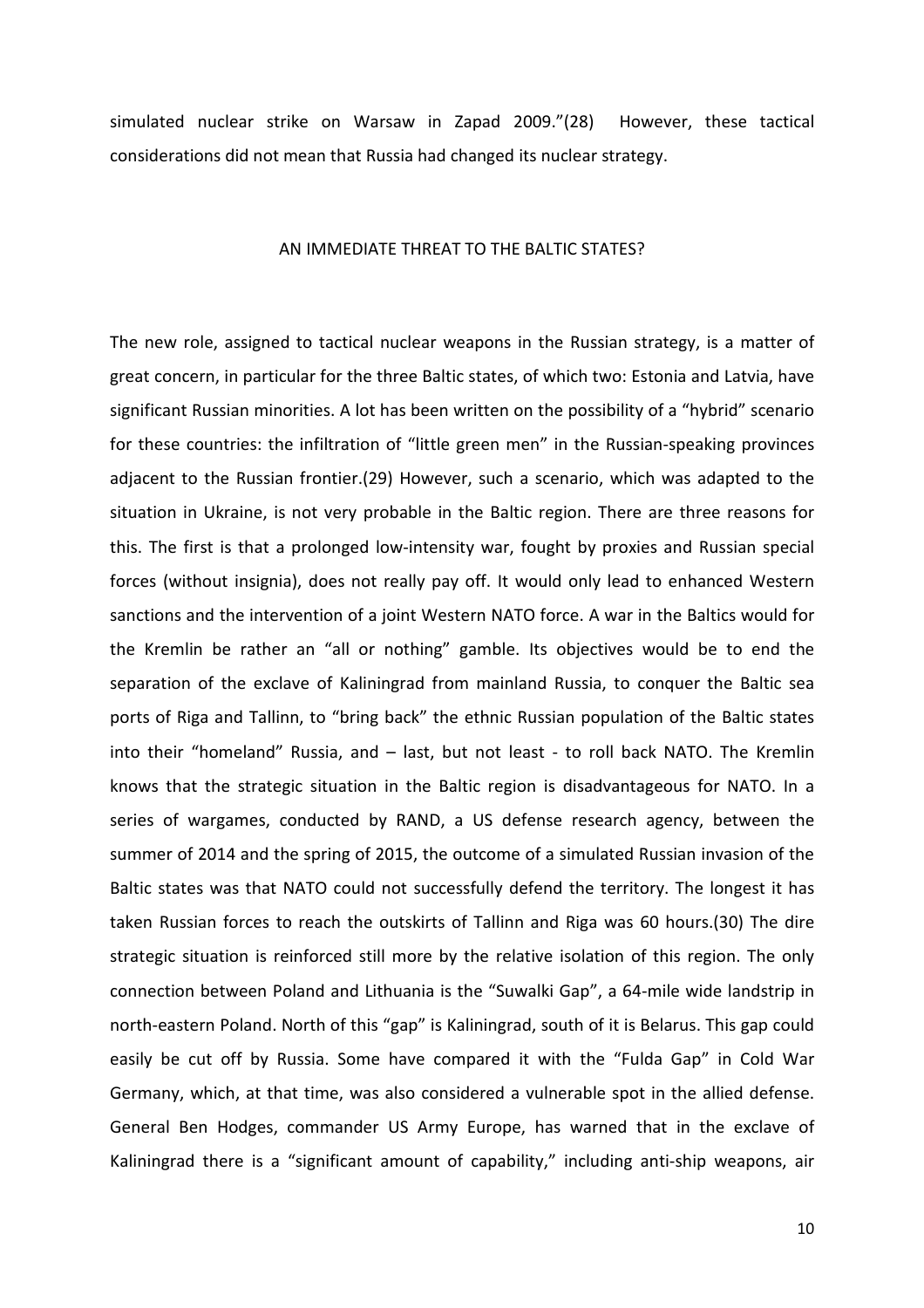defenses, and electronic warfare. "They could make it very difficult for any of us to get into the Baltic Sea if we needed to in a contingency."(31) In 2015 the  $1<sup>st</sup>$  Guards Tank Army, a unit formed in the Second World War and disbanded in 1999, was reconstituted. Composed of 500-600 tanks, 600-800 infantry fighting vehicles and 35,000 to 50,000 soldiers, the army paper Zvezda touted it as an army, "able to neutralize the threat from the Baltic countries." (32) "Is Russia really preparing for a war with the Baltic countries?" asked Vadim Shtepa. "The overwhelming opinion in the West is that this is unlikely; but it should be noted that just three years ago, the forcible annexation of Crimea and the presence of Russian tanks in eastern Ukraine also would have sounded like nonsense." (33)

#### ARE DMITRI TRENIN'S REASSURANCES CREDIBLE?

Does such a threat to the Baltic states exist? According to Dmitri Trenin, director of the Carnegie Moscow Center, "Estonia, Latvia, Lithuania, and Poland are safe … even if they do not feel that way: the Kremlin has no interest in risking nuclear war by attacking a NATO member state, and the sphere of Russian control to which Putin aspires certainly excludes these countries."(34) However, the same Dmitri Trenin reassured us some years ago, that "Russia has abandoned the age-old pattern of territorial growth," (35) adding, "The élan is gone. In the two decades since the collapse, imperial restoration was never considered seriously by the leaders, nor demanded by a wider public."(36) These words were written before the annexation of the Crimea and the invasion of eastern Ukraine. In my book "Putin's Wars," (37) published before the Russian invasion of Ukraine, I had already criticized Trenin's rose-colored view and insisted on my prediction that a Russian invasion was imminent. Unfortunately, I was proved to be right and Trenin wrong. In retrospect the question is whether Trenin's predictions were *deliberately* pointing into the wrong direction. Let us take a look at the facts. In February 2014, just weeks before the annexation of the Crimea, Trenin wrote: "Despite what some Ukrainians suspect, Moscow is unlikely to try bringing about the breakup of Ukraine in order to annex its southern and eastern parts. That would mean civil war next door, and Russia abhors the idea."(38) That Russia "abhors the idea" of a civil war next door was not confirmed by the facts. On the contrary, it was not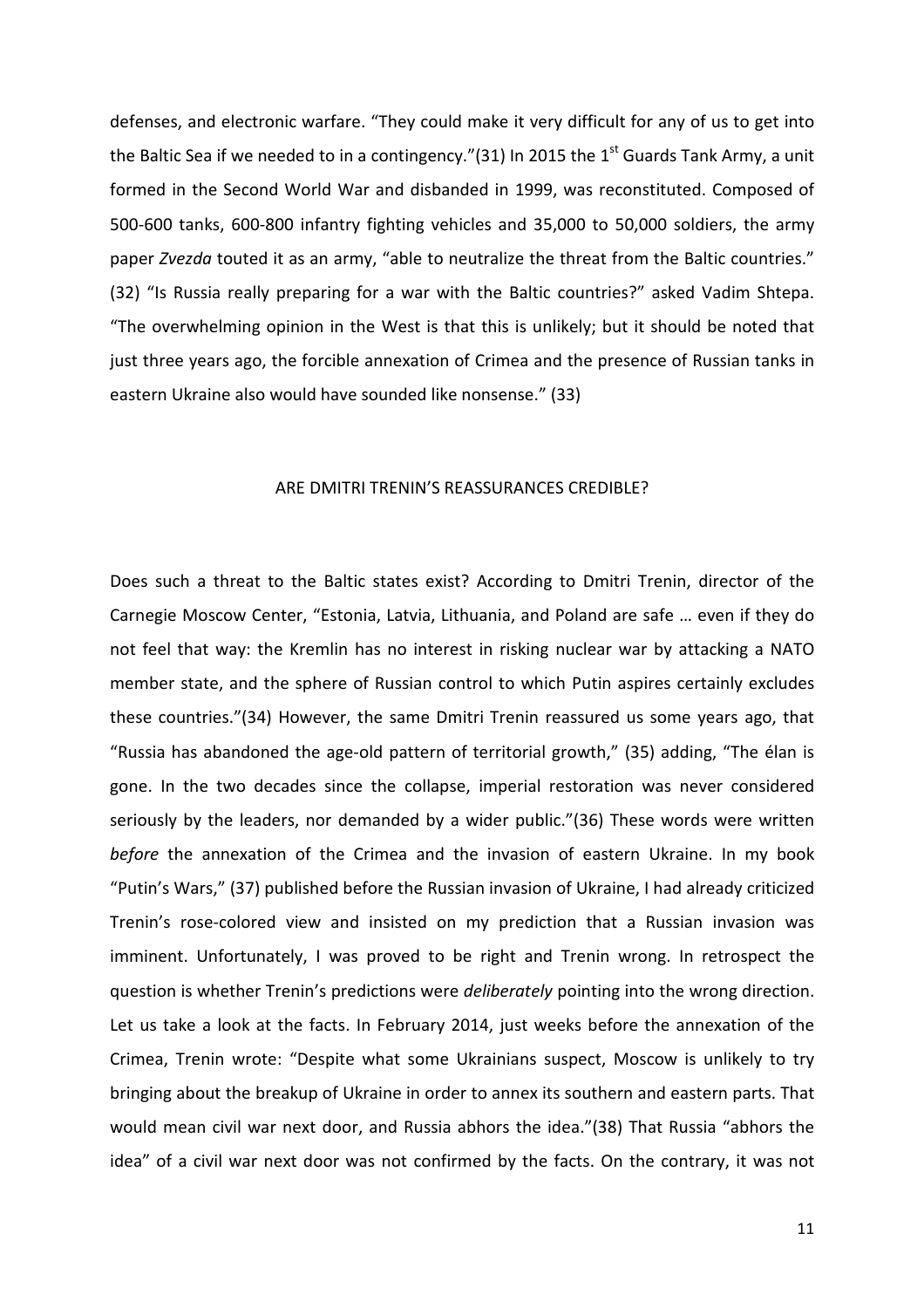even a "civil war" which Russia was fomenting, but a war of aggression tout court. The dubious character of Trenin's predictions was also observed by James Kirchik of the Daily Beast, who noted that "an analysis of his work since the Ukraine crisis began reveals a telling pattern of making oddly sanguine predictions of Russian behavior, followed by appeals to the U.S. and Europe that they assent to Russian belligerence."(39) Each time Trenin explicitly excluded something from happening, it happened some weeks later. One should, therefore, take Trenin's recently made reassurances concerning the safety of the Baltic states with a grain of salt, if not as a warning of imminent danger.

#### PATRUSHEV THREATENING TO INVADE THE BALTIC COUNTRIES?

In an interview, published by a Latvian paper, Nikolay Patrushev, secretary of the Russian Security Council and a former head of the FSB, declared that in case of a war between Russia and Turkey, "if the [NATO] alliance supports Ankara, the most logical answer from our side would be the invasion by our army into the Baltic region. And the whole Baltic region would be ours. Of course without any losses. Rather quickly. In this way NATO, for its support of Turkey, would pay with the loss of the Baltic region."(40) StopFake.org revealed that this interview was a fake. (41) The original interviewee was Mikhail Alexandrov, an expert of the Moscow Foreign Relations institute MGIMO and the interview was published on the site of Svobodnaya Pressa. (42) Even if it is not Patrushev who spoke these words, they are very disconcerting, if not outright alarming. It means that the possibility of a Blitzkrieg to conquer the Baltic states is being considered by Russian experts as a real option. The huge Zapad maneuvers of 2009 and 2013 are, in fact, nothing less than realistic rehearsals of an invasion of the Baltic states. It is interesting also to listen to Alexander Dugin, who, in 2006, in an interview said the following on the Baltic states:

"For the moment our priorities are not in the Baltic region. In a way one could say that the latter is an unresolved question in the short term, although in the long term Russia will never accept it. The Eurasian construction asssumes a new statute for the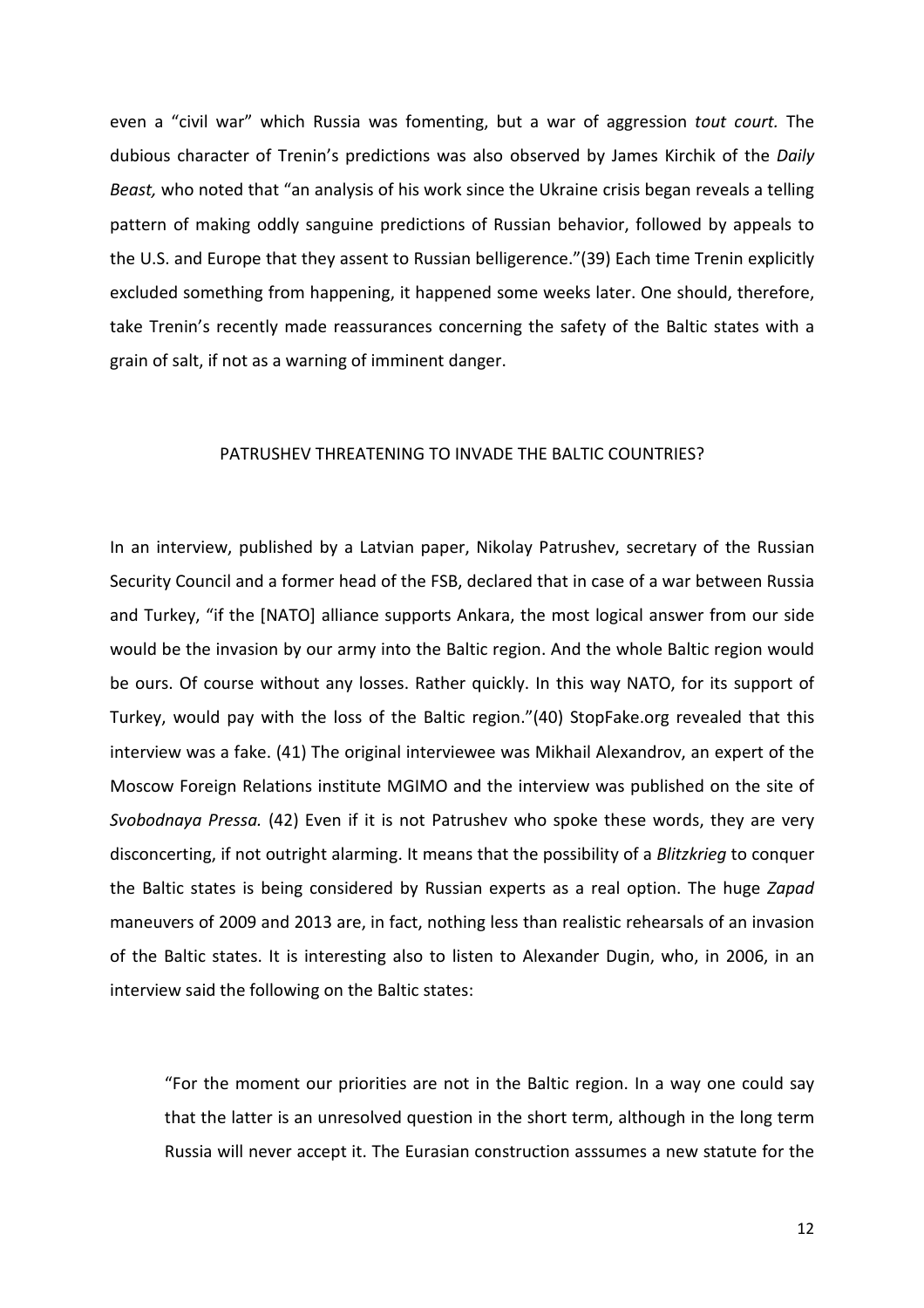Baltic region – either friendly toward Moscow, or neutral. Russia will never reach a mutual understanding with an Atlanticist Baltic region."(43)

This was in 2006, before Moscow's revisionist wars of aggression against Georgia and Ukraine. At that time the Kremlin had, indeed, no short term plans in the Baltic region. However, Dugin rightly called it "an unresolved question" which, in the long run, would reappear on Moscow's agenda. Ten years on this seems to be the case. Dugin has often been depicted as a radical, who would be out of step with the "pragmatic realists" of the Kremlin. This might have been true ten years ago, but is no longer true today. The Kremlin, one could say, has been completely "Duginized." In an interview in September 2008, for instance, Dugin, when asked how Russia would react to Ukraine moving into NATO, said: "I think that Russian reaction would be to support an uprising in eastern parts and Crimea and I could not exclude the entrance of armed force there, as in the Ossetian scenario."(44) At that time it sounded like provocation. It became a reality six years later.

In my book Putin's Wars I described three phases in Russia's war against Georgia: respectively a cold war, a lukewarm war, and a hot 5-day war. In the same way we can discern different phases in Moscow's war with the Baltic states. Moscow's aggressive behavior in the spring of 2007 against Estonia on the occasion of the removal of the Bronze Soldier - a Soviet war monument - from the center of Tallinn (45) is part of the cold war. At that time members of the Nashi youth movement blocked the street of the Estonian embassy in Moscow, playing loud music day and night and there were even attempts to physically attack the Estonian ambassador, Marina Kaljurand. The cyber attacks on Estonian government websites, which accompanied the Russian actions, could already be characterized as part of a 'lukewarm war.' It is only in recent months that NATO is waking up to the danger of a hot war. In a report by an Estonian defense think tank the authors write that "NATO's current posture, which is reliant on the reinforcement of the Baltic states, lacks credibility."(46) NATO's strategy, the deployment of a few multinational battalions in the Baltic states, which, in times of crisis, can be reinforced with additional troops, seems not sustainable. In the event of a Russian Blitzkrieg against the Baltic states, Russia would be able to close the Suwalki Gap with its army. At the same time it would use its anti-access and area denial (A2/AD) capabilities, such as air defense, coastal defense, and cruise missiles, to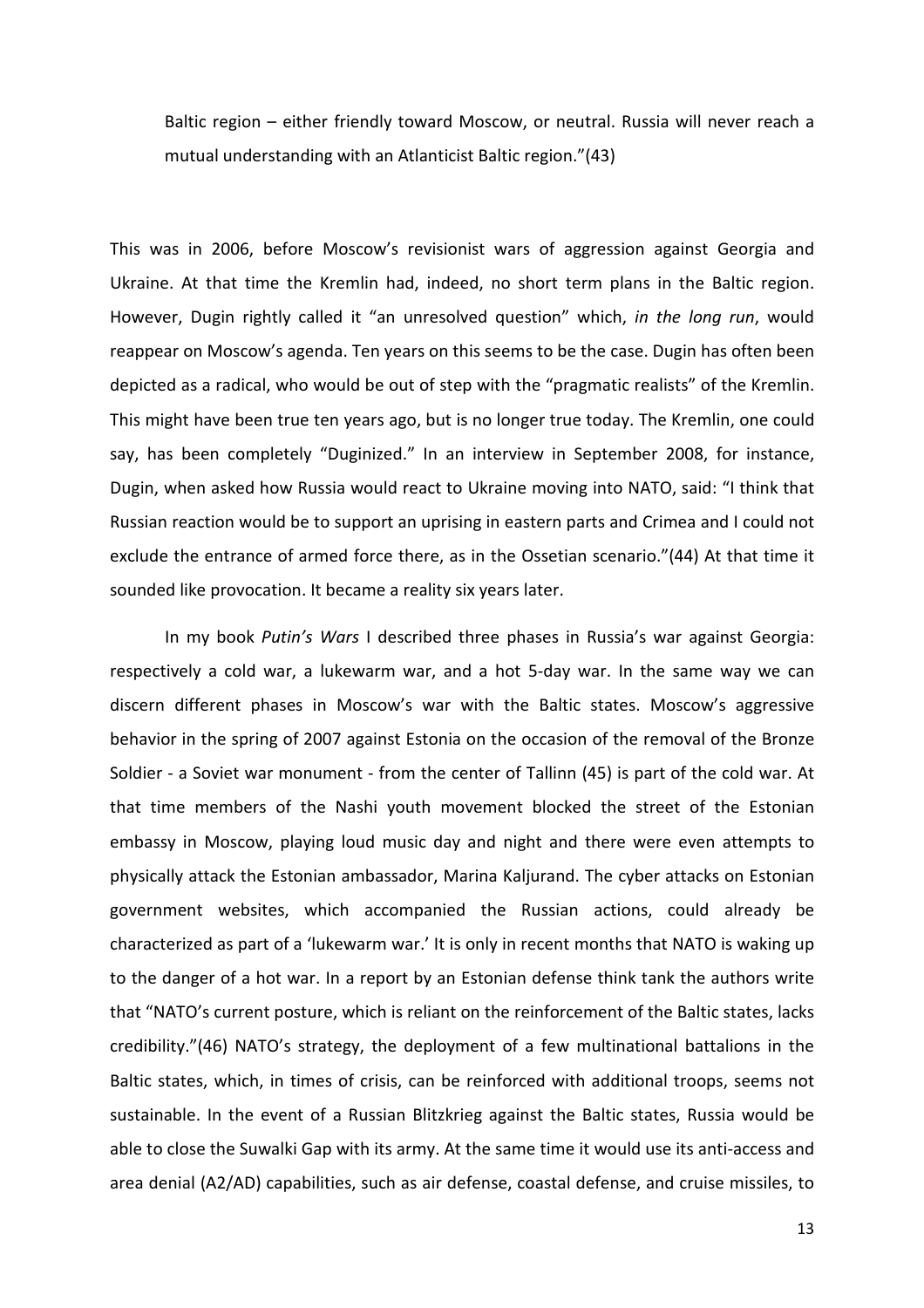create a "bubble" above the Baltic states and the Baltic Sea, which would be difficult, if not impossible to penetrate – thus making the arrival of NATO reinforcements impossible.

#### CREATING A 'CASUS BELLI'?

The only element lacking for Russia at this moment seems to be the creation of a credible casus belli. The remarks of Mikhail Alexandrov on "taking the Baltics" as a "tit for tat" in the case of armed conflict with Turkey, is the writing on the wall. Recent "incidents", such as the simulated attacks by Russian SU-24 jets on the US destroyer Donald Cook in the Baltic Sea on 11 and 12 April 2016, must, therefore, be taken for what they are: not "incidents," but intimidation and, ultimately, a rehearsal for the creation of a casus belli. Secretary of State John Kerry said after the event: "It is reckless. It is provocative. It is dangerous. And under the rules of engagement, that could have been a shoot-down."(47) Indeed. Nuclear threats and this reckless behavior are not only meant as a deliberate provocation to test the nerves of the Western alliance, but also as a rehearsal for creating an incident, which can be used as a pretext for Russian military action. (48) It should not be forgotten that The Art of War, written by the Chinese strategic thinker Sun-Tzu around 500 BC, is still a classic in the curriculum of Russian military academies. In The Art of War Sun-Tzu writes that "the way of war is a way of deception,"(49) and that "ultimate excellence lies not in winning every battle, but in defeating the enemy without ever fighting."(50) This idea of winning a war without fighting has in contemporary Russia been translated into a strategy, called "reflexive control," (51) which means influencing the opponent's thinking, so that they do not thwart Russia in realizing her foreign policy objectives. In Putin's Russia these objectives are clear: they intend to redraw the map of Europe and revise the existing territorial status-quo - if necessary with the use of arms, as we have witnessed in Georgia and Ukraine. The Kremlin might be inclined to think that occupying the Baltic states in a Blitzkrieg operation, followed by nuclear blackmail, threatening to launch tactical nuclear weapons, accompanied by an offer "to negotiate a just peace," could lead the West to make concessions – or at least delay a Western response, which is long enough to sow discord within the NATO ranks. Intimidation of the West would in this scenario lead to "de-escalation" on Russian terms.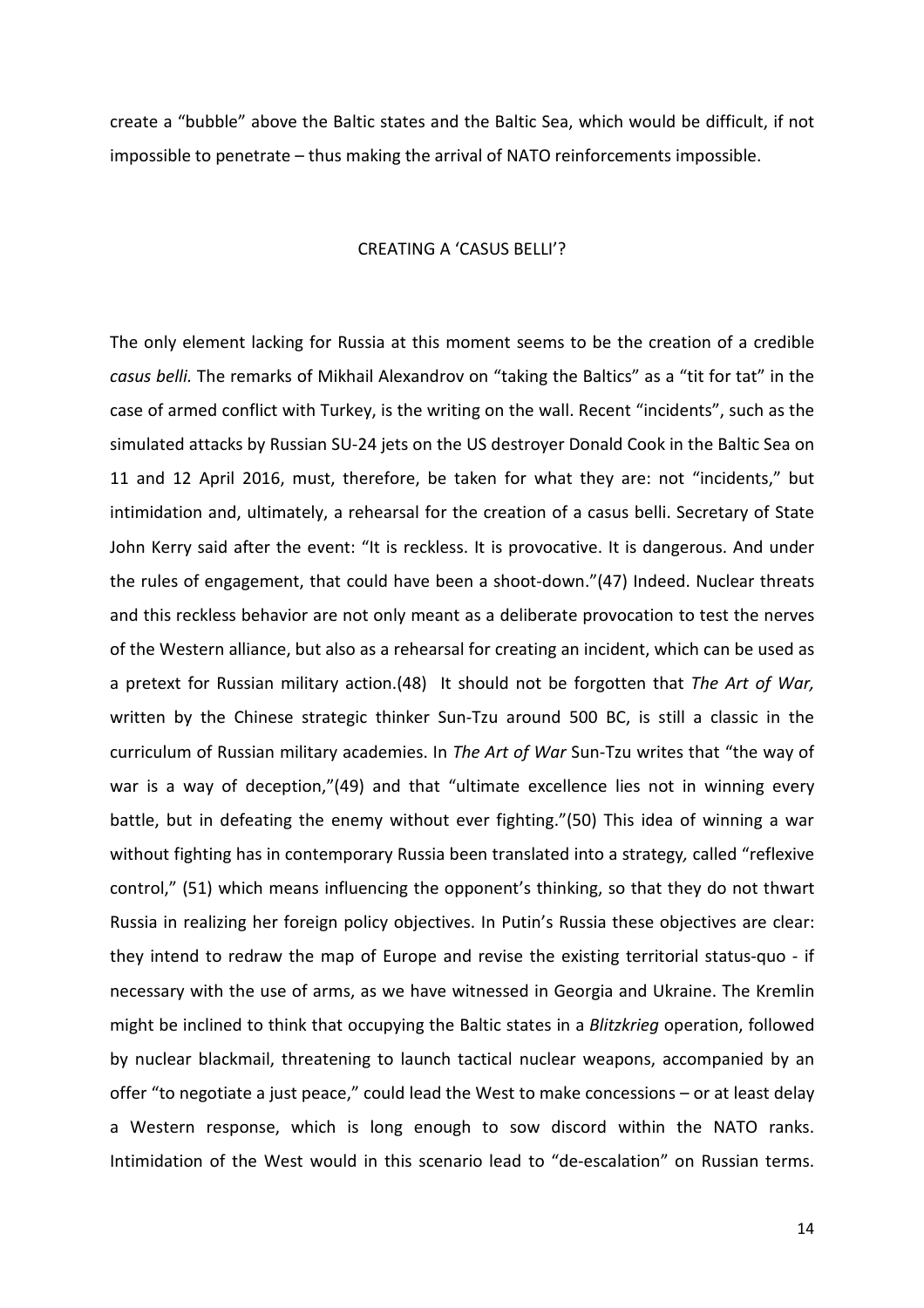Pavel Felgenhauer wrote: "Of course, a lot of this nuclear war threat talk is intended to scare the West into concessions … in the best Cold War tradition of so-called "brinkmanship," known in Russian as "balancing on the verge of war" (balansirovat na grani voyni)."(52) Felgenhauer warned that Western attempts to appease the Kremlin could lead to "an emboldened Russia brandishing nuclear weapons each time it wants something."(53) This is what is happening today. According to Agnia Grigas, "Before Russia's war in Ukraine, a territorial assault on the Baltic states seemed implausible …" (54) However, she added, "nowhere are the Russian reimperialization trajectory and compatriot policies of greater concern for the current European post-Cold War order as in the Baltic States." (55) This assessment is shared by Putin's former aid Andrey Illarionov. According to him the annexation of Crimea has demonstrated that the old international consensus about the inviolability of borders has been broken: "The situation has changed. People in the Baltics cannot sleep peacefully."(56) However, it is not only the people in the Baltics who cannot sleep peacefully. Putin's propensity to act unpredictably risks igniting a wider conflict in the heart of Europe, which could lead to a global conflagration.(57)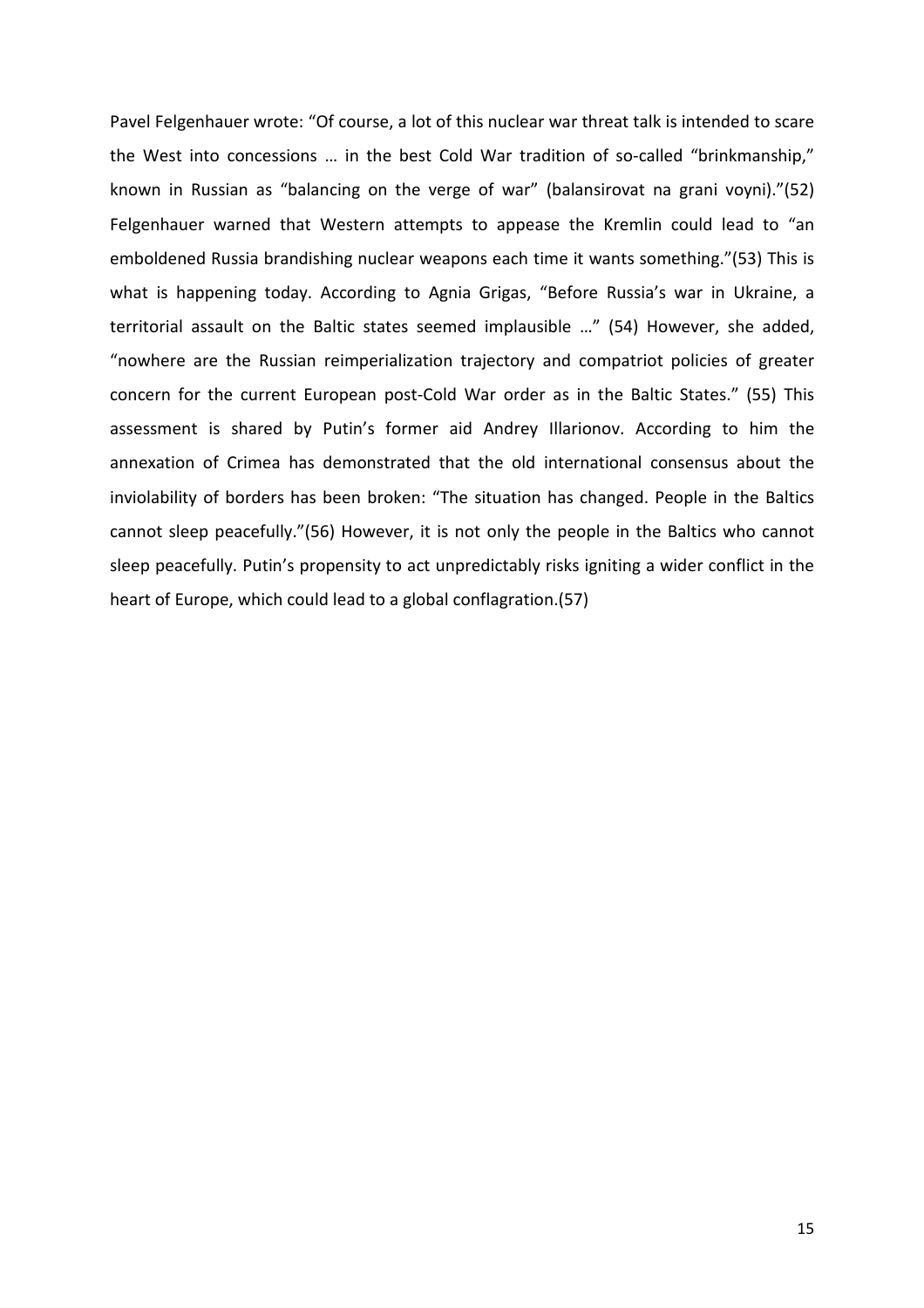#### NOTES

- 1) Quoted in Theo Sommer, "Moscow Is Elbowing into Its Place in the Sun," The Atlantic Times, August 2007.
- 2) Cf. "Russian General Sees Growing Threat of Nuclear War," NTI, November 18, 2011. Available at http://www.nti.org/gsn/article/russian-general-sees-growing-threatnuclear-war/
- 3) Cf. Zachary Keck, "Russia Threatens Nuclear Strikes Over Crimea," The Diplomat, July 11, 2014.
- 4) Lidya Kelly, "Russia can turn US to radioactive ash Kremlin-backed journalist," Reuters, March 16, 2014. Available at http://www.reuters.com/article/ukraine-crisisrussia-kiselyov-idUSL6N0MD0P920140316
- 5) Jeffrey Tayler, "Putin's Nuclear Option Would Russia's president really be willing to start World War III?" Foreign Policy, September 4, 2014.
- 6) Ibid.
- 7) Robin Emmott, "Risk of nuclear war in Europe growing, warns Russian ex-minister," Reuters, March 19, 2016.
- 8) "European Nuclear War Imminent as Russia relations break down," Express, March 19, 2016.
- 9) "Putin probt den Atomkrieg," Bild, March 6, 2016.
- 10)Richard Shirreff, 2017: War With Russia: An Urgent Warning from Senior Military Command, (London: Coronet, 2016). In a book review the Financial Times wrote: "… For all the clumsy writing, it is of profound importance when a former Nato deputy commander is screaming at us that the alliance's high readiness task force is a sham and that it takes a fortnight to move ammunition from Germany to Poland. All of this while Russia reverts to Soviet type, issuing nuclear threats of a kind rarely heard outside North Korea." (Shashank Joshi, "'2017: War With Russia: An Urgent Warning from Senior Military Command', by Richard Shirreff," Financial Times, May 20, 2016).
- 11) In a recent article in the Voenno-Promyshlennyy Kuryer, for instance, a military analyst called for "the spiritual mobilization" of the people, "to show the West that we have prepared the population for a war against us." She called it a "civil defense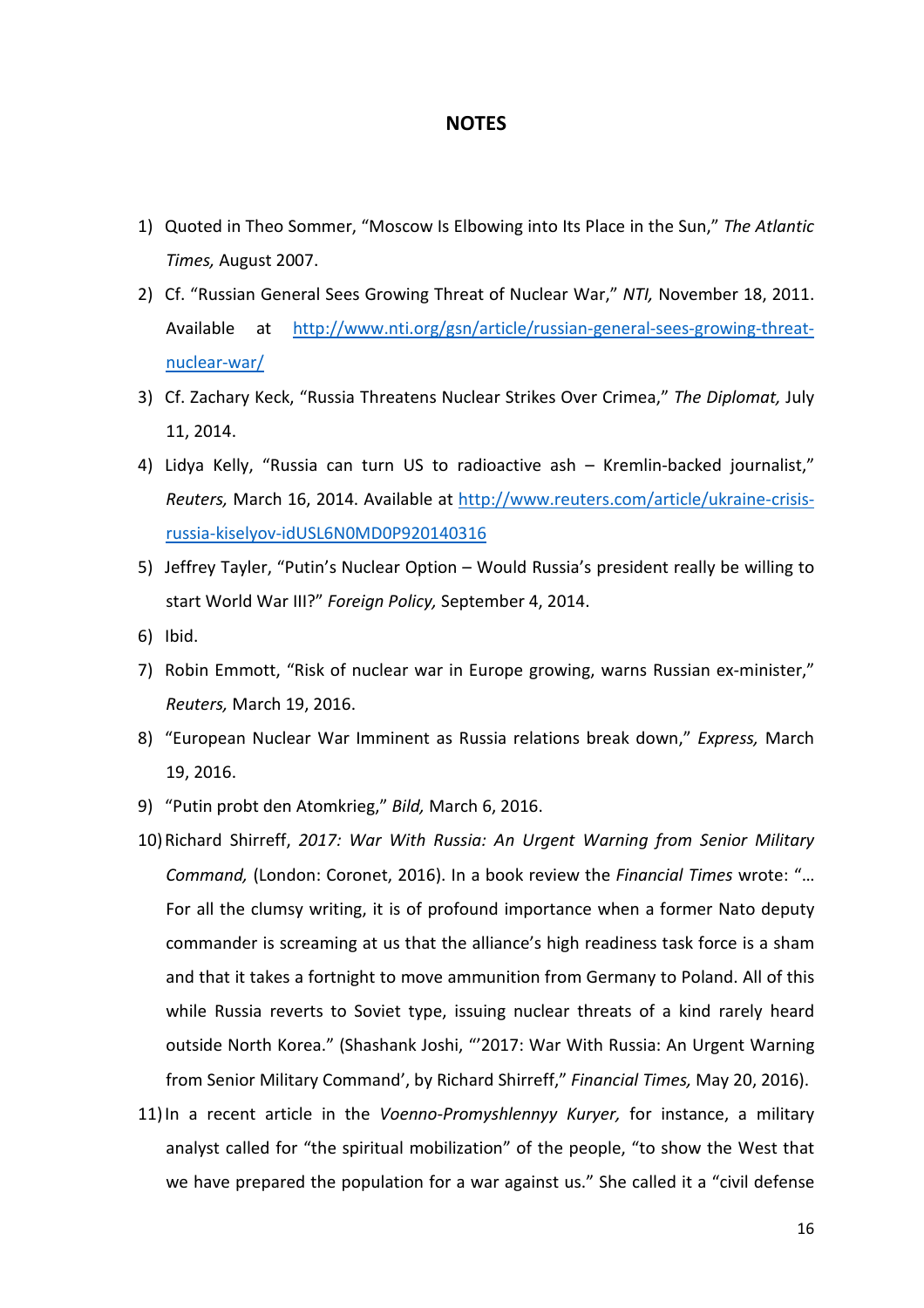with God's help," proposing to use the infrastructure of the Russian Orthodox Church, opening churches, monasteries, and schools in times of crisis and organizing in the parishes groups of up to 100 persons for civil defense. (Cf. Tatyana Gracheva, "Kogda obyavlyat mobilizatsiyu," Voenno-Promyshlennyy Kuryer, September 23, 2015).

- 12) "The unkicked addiction," The Economist, March 7, 2015.
- 13)Carrie Dann, "Obama: Russia Is 'A Regional Power' Not Top Geopolitical Foe," NBC News, March 25, 2014. Availabale at http://www.nbcnews.com/storyline/ukrainecrisis/obama-russia-regional-power-not-top-geopolitical-foe-n61601
- 14) See Marcel H. Van Herpen, "Russia's Embrace of Tactical Nuclear Weapons Its negative Impact on U.S. Proposals for Nuclear Arms Reductions," Cicero Foundation Great Debate Paper, No. 11/04, September 2011. Available at http://www.cicerofoundation.org/lectures/Marcel\_H\_Van\_Herpen\_RUSSIA\_EMBRAC E\_OF\_TACTICAL\_NUCLEAR\_WEAPONS.pdf
- 15)Cf. Nikolai Sokov, "The April 1999 Russian Federation Security Council Meeting on Nuclear Weapons," Center for Nonproliferation Studies CNS, Monterey Institute, June 1999. Available at http://www.nti.org/analysis/articles/april-1999-russianfederation-security-council-meeting-nuclear-weapons/
- 16)Pavel Felgenhauer, "Ogranichennaya Yadernaya Voyna? A Pochemu By I Net?" (A Limited Nuclear War? And Why Not?), Segodnya, May 6, 1999.
- 17) This role for non-strategic nuclear weapons is for instance sketched by the Russian analyst N.P. Bagmet, who wrote: "At the stage of outbreak of a regional armed conflict … deterrence can be ensured by implementing a complex of measures for partial or full-scale strategic deployment of the RF Armed Forces, putting nonstrategic and strategic nuclear forces on appropriate levels of alert, and using them on a limited basis by delivering demonstration and de-escalating strikes with various types of weapons." (N.P. Bagmet, "Nuclear Deterrence," Military Thought, July 1, 2002. My emphasis, MHVH).
- 18)Cf. David S. Yost, "Russia and Arms Control for Non-Strategic Forces," in Jeffrey A. Larsen and Kurt J. Klingenberger (eds), Controlling Non-Strategic Nuclear Weapons -Obstacles and Opportunities, United States Air Force Institute For National Security Studies, Fairchild Drive, Co., July 2001, p. 131.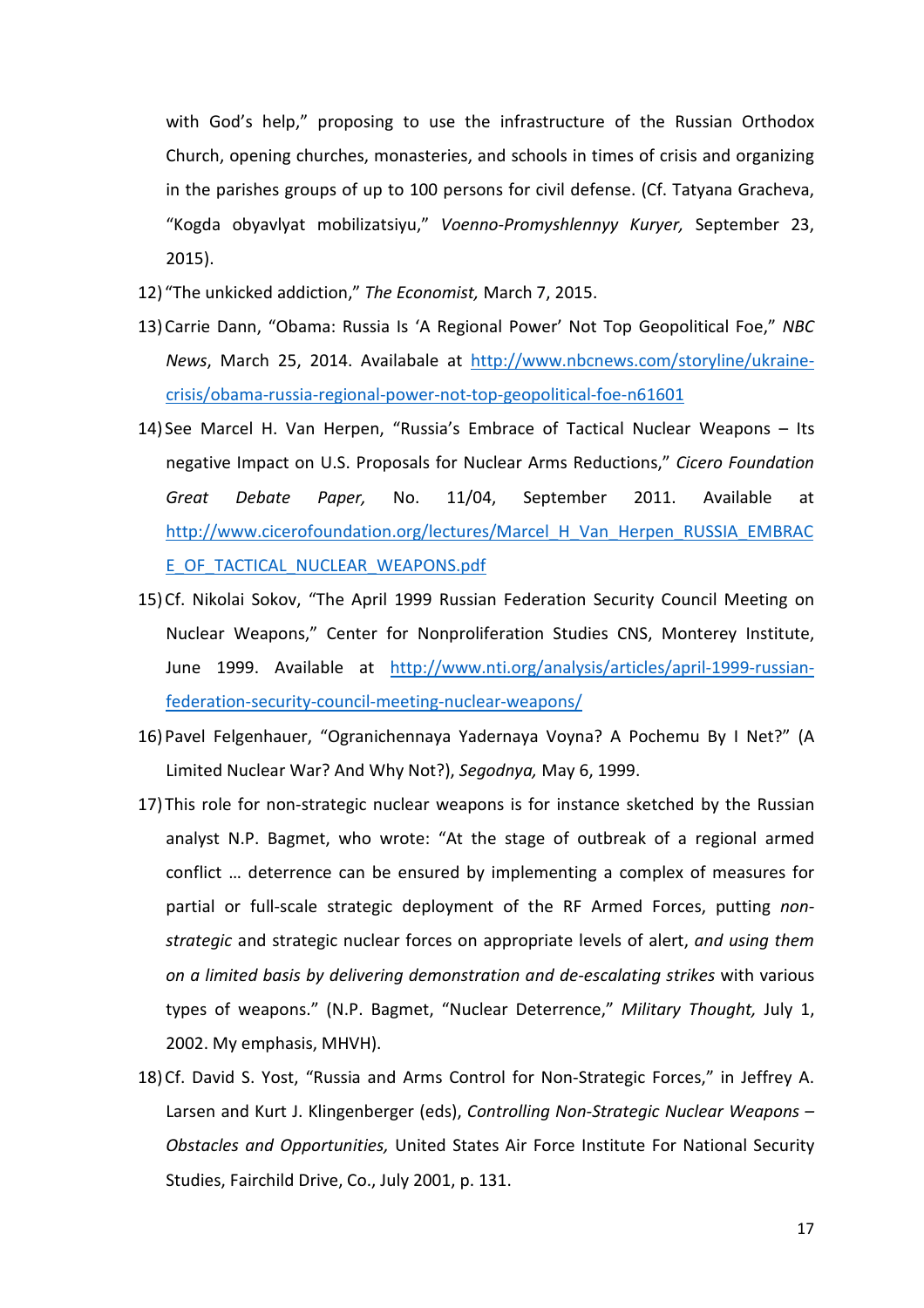- 19) Anna Dunin, "Intel Brief: Poland On Edge Over Russian Drills," ISN Security Watch, November 18, 2009. Available at http://www.isn.ethz.ch/Digital-Library/Articles/Detail/?id=109702&Ing=en
- 20) "Russia could focus on tactical nuclear weapons for subs," RIA Novosti, March 23, 2009.
- 21)Cf. Aviation Week, April 12, 2009.
- 22) Cf. Matthew Day, "Russia 'simulates' nuclear attack on Poland," The Telegraph, November 1, 2009.
- 23)Anna Dunin, "Intel Brief: Poland On Edge Over Russian Drills," op. cit.
- 24)Kaarel Kaas, "Words and Steel," International Center for Defence Studies, Tallinn, September 19, 2009. Available at http://www.icds.ee/publications/article/wordsand-steel/
- 25) "Menyayetsya Rossiya, menyayetsya i ee voyennaya doktrina," (When Russia changes, its military doctrine changes too), Izvestia, October 14, 2009.

26) Ibid.

27) Cf. Stephen Blank, "What Do the Zapad 2013 Exercises Reveal? (Part One)," Eurasia Daily Monitor, Volume 10, Issue 177, October 4, 2013.

28)Ibid.

- 29) This scenario (but without "little green men") was already suggested by Alexander Motyl in 2008, writing: "But would Europe – especially Germany, France, and Italy – really send troops to Estonia if its Russian-populated enclave of Narva were to be annexed by Russia?" (Alexander Motyl, "Would NATO Defend Narva?" New Atlanticist, September 8, 2008). http://www.atlanticcouncil.org/blogs/newatlanticist/would-nato-defend-narva
- 30) Shlapak, David A., and Michael Johnson. "Reinforcing Deterrence on NATO's Eastern Flank: Wargaming the Defense of the Baltics," (Santa Monica, CA: RAND Corporation, 2016). http://www.rand.org/pubs/research\_reports/RR1253.html.
- 31) Marcus Weisgerber, "Russia Could Block Access to Baltic Sea, US General Says," Defense One, December 9, 2015. http://www.airforcetimes.com/story/military/2016/06/07/us-airforce-supports-major-exercises-europe-all-month/85561954/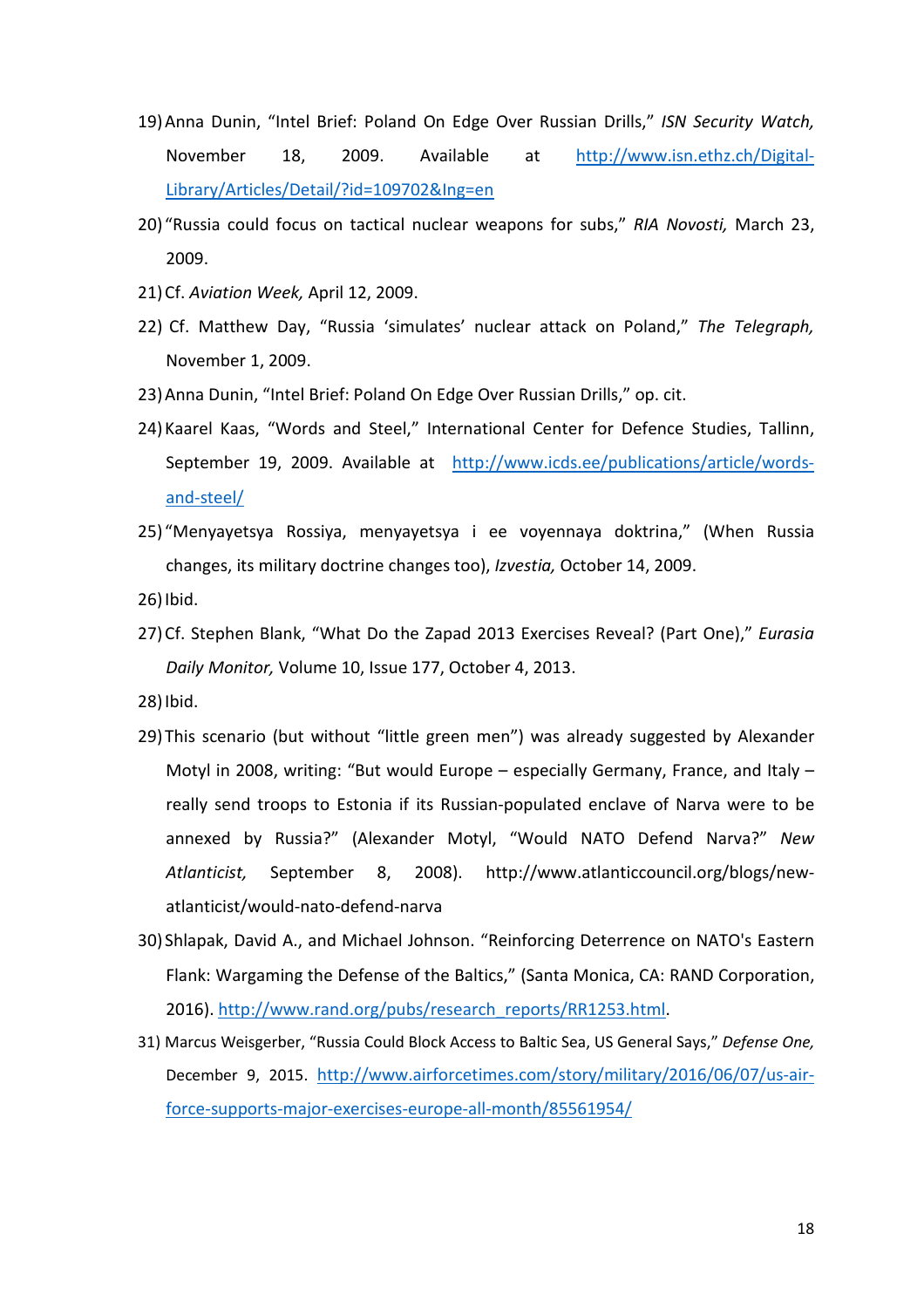- 32) "Novye Rossiyskie divizii stanut molotom, kotoryy slomit lyubuyu oboronu eksperty," (The new Russian divisions become the hammer with which to break any defense), Zvezda, May 11, 2016.
- 33)Vadim Shtepa, "Russian First Guards Tank Army as an Instrument of Hybrid War Against Baltic States," Eurasian Daily Monitor, Volume 13, Issue 112, June 22, 2016. http://www.jamestown.org/programs/edm/single/?tx\_ttnews%5Btt\_news%5D=455 34&tx\_ttnews%5BbackPid%5D=27&cHash=74db6cd10438fc6dcf6b9dd9068be21f
- 34) Dmitri Trenin, "The Revival of the Russian Military," Foreign Affairs, Volume 95, No. 3, May/June 2016, p. 29.
- 35)Dmitri Trenin, Post-Imperium: A Eurasian Story, (Washington, DC: Carnegie Endowment for International Peace, 2011), p. 142.
- 36)Ibid., p. 233. Trenin's mantra that Russia has no imperialist objectives was already to be found in 2006 in an article in Foreign Affairs, where he wrote: "Russia today is not, and is not likely to become, a second Soviet Union. It is not a revanchist and imperialist aggressor bent on reabsorbing its former provinces." (Dmitri Trenin, "Russia Leaves the West," Foreign Affairs, Volume 85, No. 4, July/August 2006, p. 95).
- 37) Marcel H. Van Herpen, Putin's Wars The Rise of Russia's New Imperialism, (Lanham & Boulder: Rowman & Littlefield, 2014), pp. 2-5.
- 38) James Kirchick, "How a U.S. Think Tank Fell for Putin," The Daily Beast, July 27, 2015. http://www.thedailybeast.com/articles/2015/07/27/how-a-u-s-think-tank-fell-forputin.html
- 39)Ibid. Kirchik added that "a former U.S. government official who has worked on Russia characterized Carnegie to me as a "Trojan horse" of pro-Kremlin sentiment in Washington."
- 40) "Sekretar Sovbeza RF: pervoe, chto my sdelaem eto voydem v Pribaltiku," Baltnews, February 1, 2016. http://baltnews.lt/world/20160201/1014876966.html
- 41) "SMI pridumali intervyu s sekretarem Sovbeza RF," StopFake.org, January 4, 2016. http://www.stopfake.org/smi-pridumali-intervyu-s-sekretarem-sovbeza-rf/
- 42) Svetlana Gomzikova, "Pora ispravit oshibku Gorbacheva," Svobodnaya Pressa, December 12, 2015. http://svpressa.ru/war21/article/138968/
- 43)Alexandre Dougine, Le prophète de l'eurasisme, Alexandre Dougine, (Étampes: Avatar Éditions, 2006), p. 262.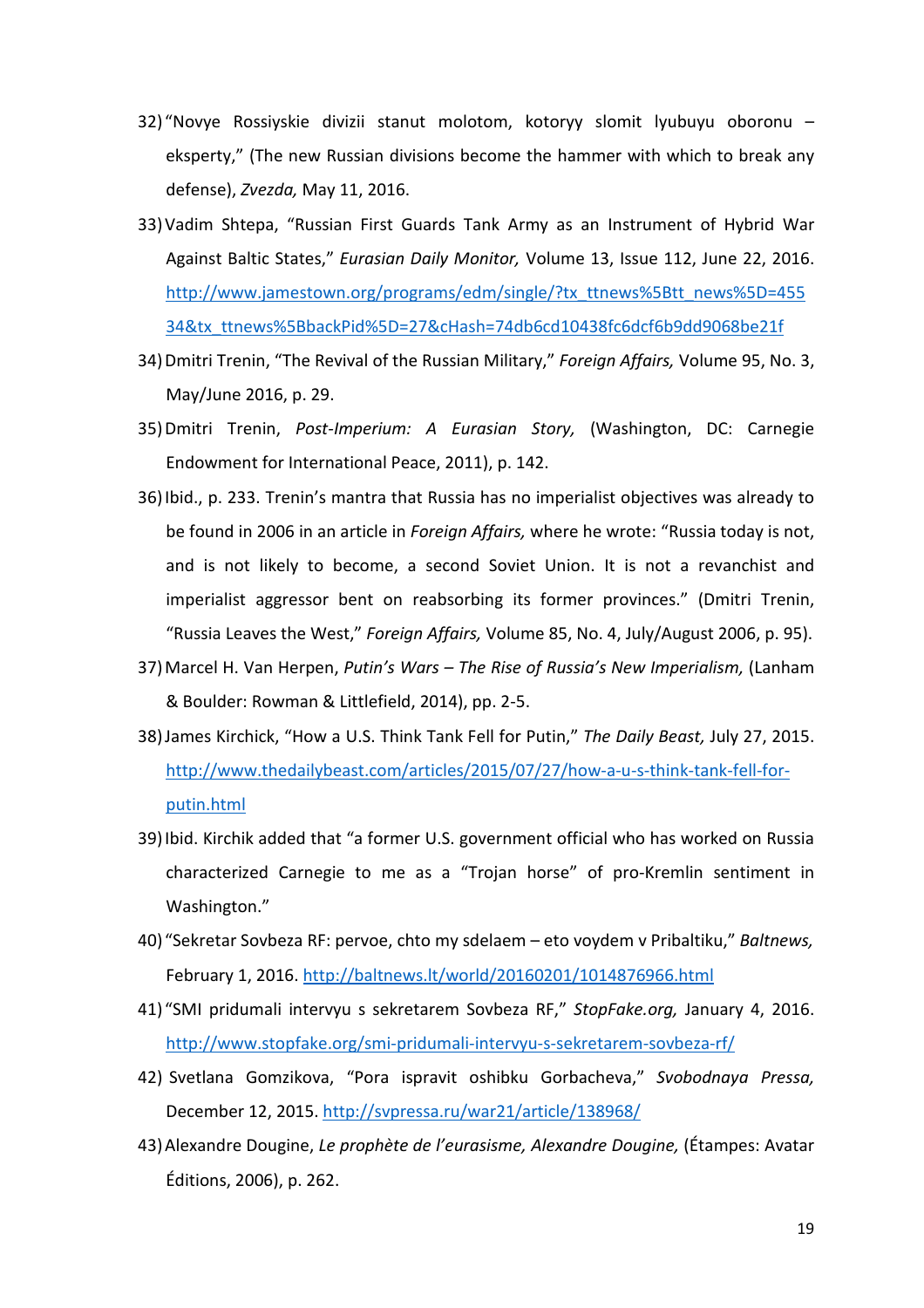- 44) Megan Stack, "Russian nationalist advocates Eurasian alliance against the U.S." Los Angeles Times, September 4, 2008. http://www.latimes.com/world/la-fgw-dugin4- 2008sep04-story.html One should pay attention when the Russian political elite speaks about "unresolved" or unsettled questions. Referring to Russia-Ukraine relations the prominent Russian political scientist Fyodor Lukyanov wrote, for instance, in 2009: "Both countries are in the process of nation-building within borders that they never before occupied. That determines an awful lot. And there's a temptation for Russia to make use of the still unsettled configuration of the post-Soviet space, particularly when it involves land with a disputed history." (Fyodor Lukyanov, "Russia's President Dmitry Medvedev changes tack over Ukraine," Russia in Global Affairs, September 1, 2009). To call the post-Soviet order, written down in international treaties and recognized by the international community – including by the Russian Federation, an "unsettled configuration" reveals already the revisionism which led some years later to the Russian annexation of the Crimea and the occupation of eastern Ukraine.
- 45) The row between Estonia and Moscow started in April 2007, when the Estonian government decided to remove a Soviet Red Army war memorial from the center of Tallinn. For Russians this memorial was erected to commemorate the heroic soldiers who fought German fascism. For the Estonians it was a monument dedicated to their Stalinist oppressors. On the Bronze Soldier affair, see Marcel H. Van Herpen, Putinism – The Slow Rise of a Radical Right Regime in Russia, (Houndmills and New York: Palgrave Macmillan, 2013), p. 69.
- 46)Wesley Clark, Jüri Luik, Egon Ramms, Richard Shirreff, "Closing NATO's Baltic Gap," (Tallinn: International Centre for Defence and Security, 2016), p. 6. One of the authors, General Richard Shirreff, who was NATO's Deputy SACEUR between 2011 and 2014, warned in an interview on BBC radio 4 that a Russian attack on the Baltic states was "entirely plausible." "The chilling fact is that because Russia hardwires nuclear thinking and capability to every aspect of the defense capability, [if Russia did attack the Baltic] this would be nuclear war." ("NATO Risks Nuclear War with Russia, Retired General Warns," The Moscow Times, May 18, 2016).
- 47) "Kerry: Shooting down Russia's jets 'would have been justified'." BBC, April 14, 2016. http://www.bbc.com/news/world-us-canada-36050689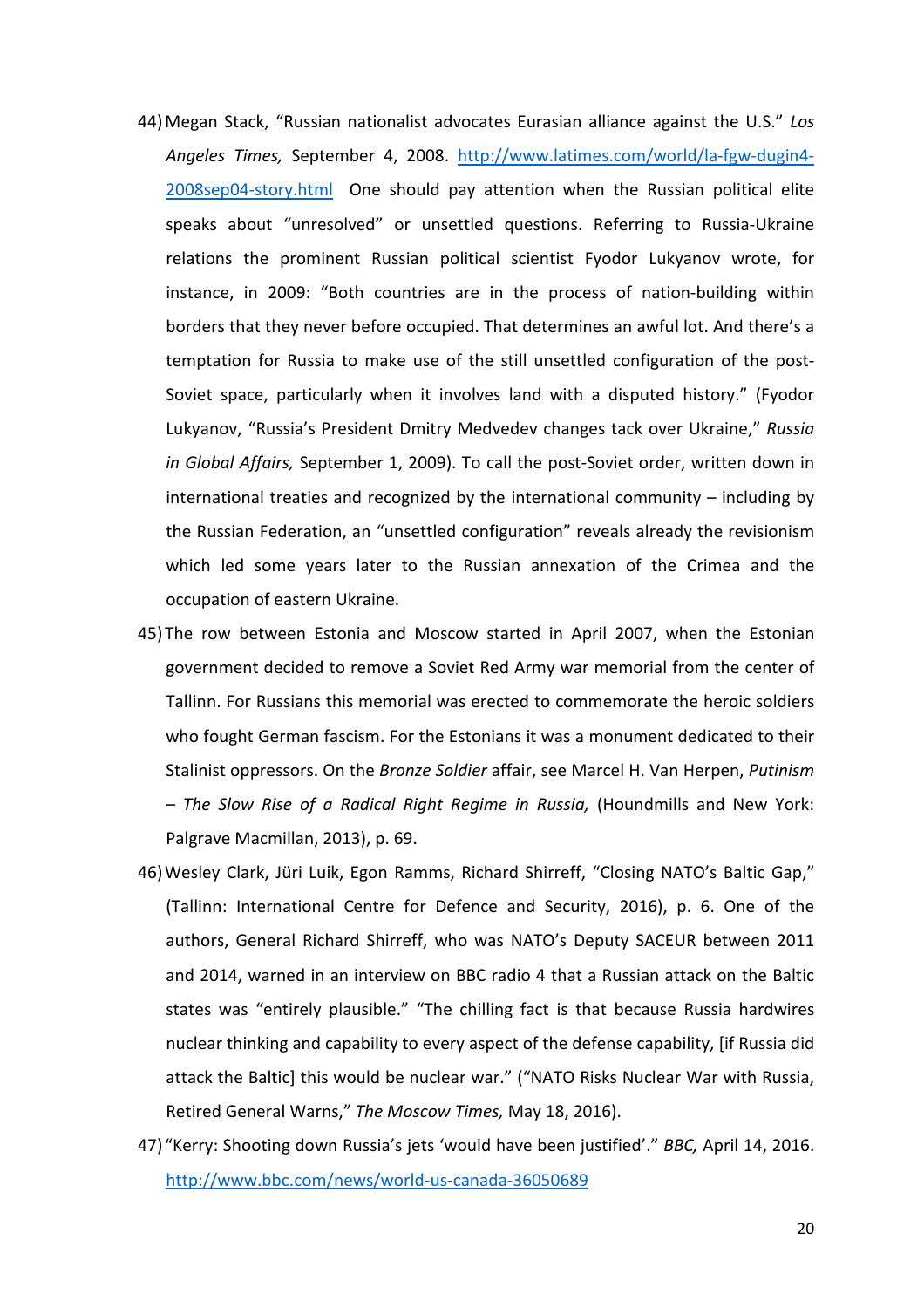- 48) An article on the website of Zvezda, in which it is argued that NATO is preparing former Soviet bases in the Baltic states for a "Global Strike" on Russia, fits into this scenario. (Cf. "NATO vozrozhdaet sovetskie voennye bazy v Pribaltike dlya 'globalnogo udara' po Rossii," Teleradiokompaniya Zvezda, June 14, 2016. http://www.bbc.com/news/world-us-canada-36050689
- 49) Sun-Tzu, The Art of War, edited, translated and with an introduction by John Minford, (New York: Penguin, 2002), p. 6.
- 50)Ibid., p. 14.
- 51) Timothy L. Thomas defines "reflexive control" "as a means of conveying to a partner or an opponent specially prepared information to incline him to voluntarily make the predetermined decision desired by the initiator of the action." (Timothy L. Thomas, "Russia's Reflexive Control Theory and the Military," Journal of Slavic Military Studies, 17, 2004, p. 237). This strategy "involves the specific process of imitating the enemy's reasoning or imitating the enemy's possible behavior and causes him to make a decision unfavorable to himself." (Ibid., p. 241).
- 52)Pavel Felgenhauer, "Russian Military Command Sees Need to Counter Growing Western Threat," Eurasian Daily Monitor, Vol. 12, Issue 23, February 5, 2015.
- 53)Ibid.
- 54) Agnia Grigas, Beyond Crimea: The New Russian Empire, (New Haven and London: Yale University Press, 2016), p. 145.
- 55)Ibid., p. 136.
- 56) "Putin's former aid: Russia has been preparing for global war since 2003," Delfi, September 26, 2014. http://en.delfi.lt/central-eastern-europe/putins-former-aidrussia-has-been-preparing-for-global-war-since-2003.d?id=65957992
- 57)In a recent report former NATO SACEUR James Jones and Former US Representative to NATO, R. Nicholas Burns, share these concerns, pleading for a "more consistently strong, determined American presidential leadership" and "the permanent stationing of land, air, and sea forces" in the Baltic states and Poland. According to the authors, "the current missile defense architecture … has taken on added political importance given Russia's nuclear saber-rattling and newly aggressive posture in Europe." (Ambassador R. Nicholas Burns (Ret.) and General James L. Jones, Jr., USMC (Ret.), Restoring the Power and Purpose of the NATO Alliance – Deter Our Adversaries,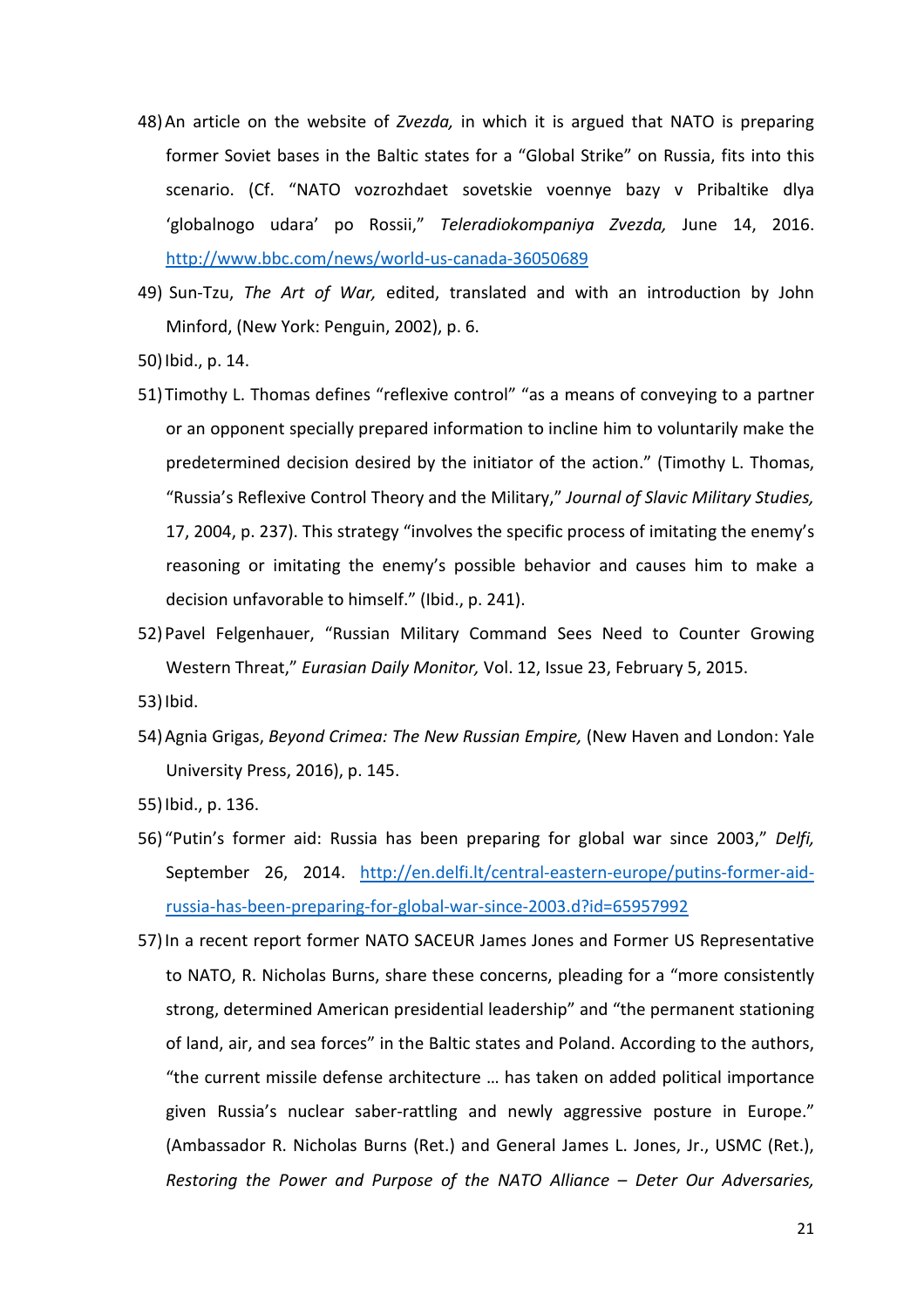Stabilize Our Partners, and Strengthen the North Atlantic Area through US Leadership in NATO, (Washington: Atlantic Council – Brent Scowcroft Center on International Security, June 2016. Project Facilitator: Damon Wilson, Project Rapporteur: Jeff Lightfoot).

http://www.atlanticcouncil.org/images/publications/Restoring the Power and Pur pose of the NATO Alliance web 0624.pdf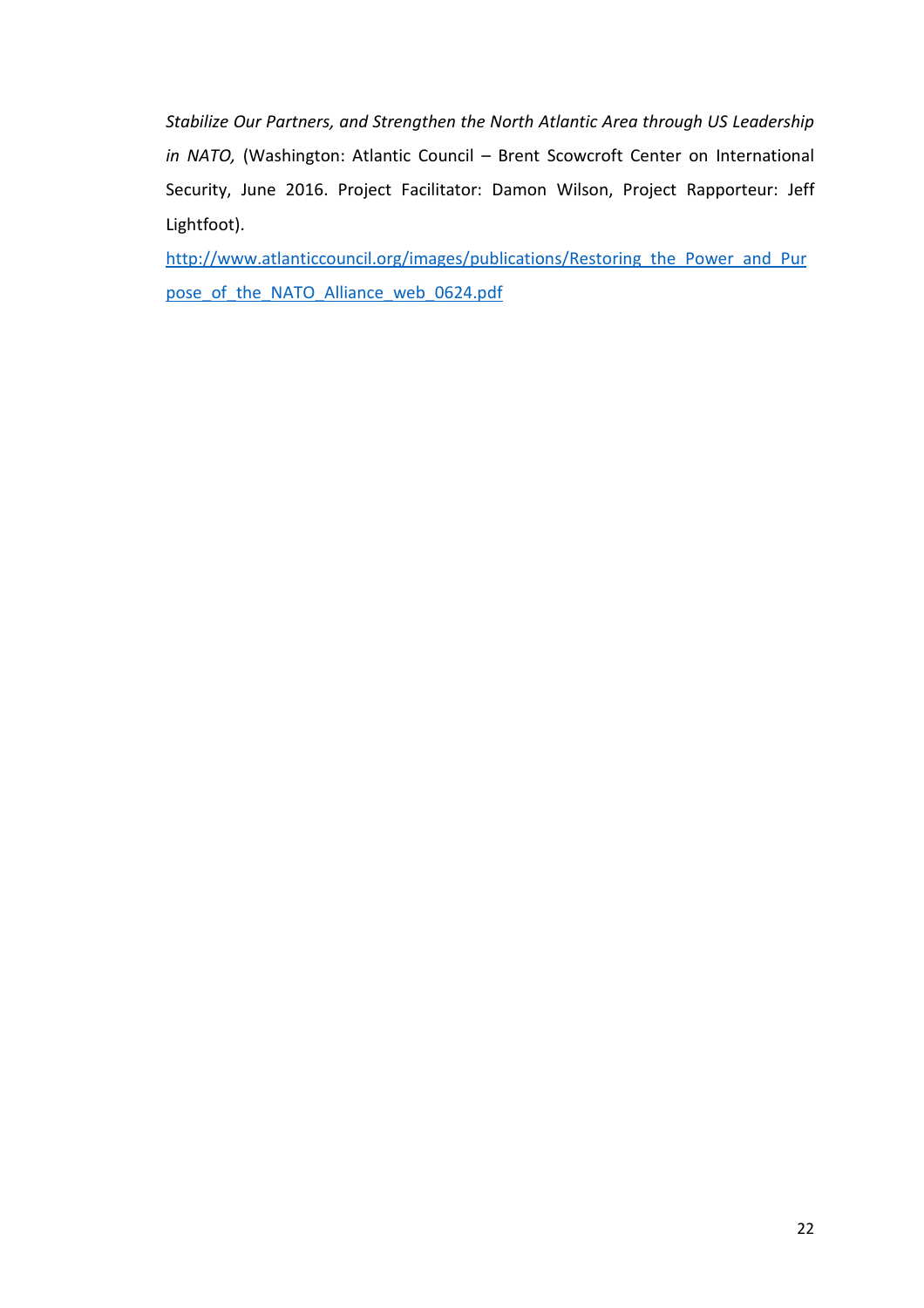### ABOUT THE AUTHOR

Marcel H. Van Herpen is Director of the Cicero Foundation, a pro-Atlantic and pro-EU think tank. He is the author of three books on Putin's Russia:

Putinism – The Slow Rise of a Radical Right Regime in Russia, (Houndmills and New York: Palgrave Macmillan, 2013).

Putin's Wars – The Rise of Russia's New Imperialism (Lanham MA: Rowman & Littlefield, 2014).

Putin's Propaganda Machine – Soft Power and Russian Foreign Policy (Lanham MA: Rowman & Littlefield, 2016).

Visit the author's website: www.marcelhvanherpen.com

You can follow him on Twitter: @MarcelHVanHerpe